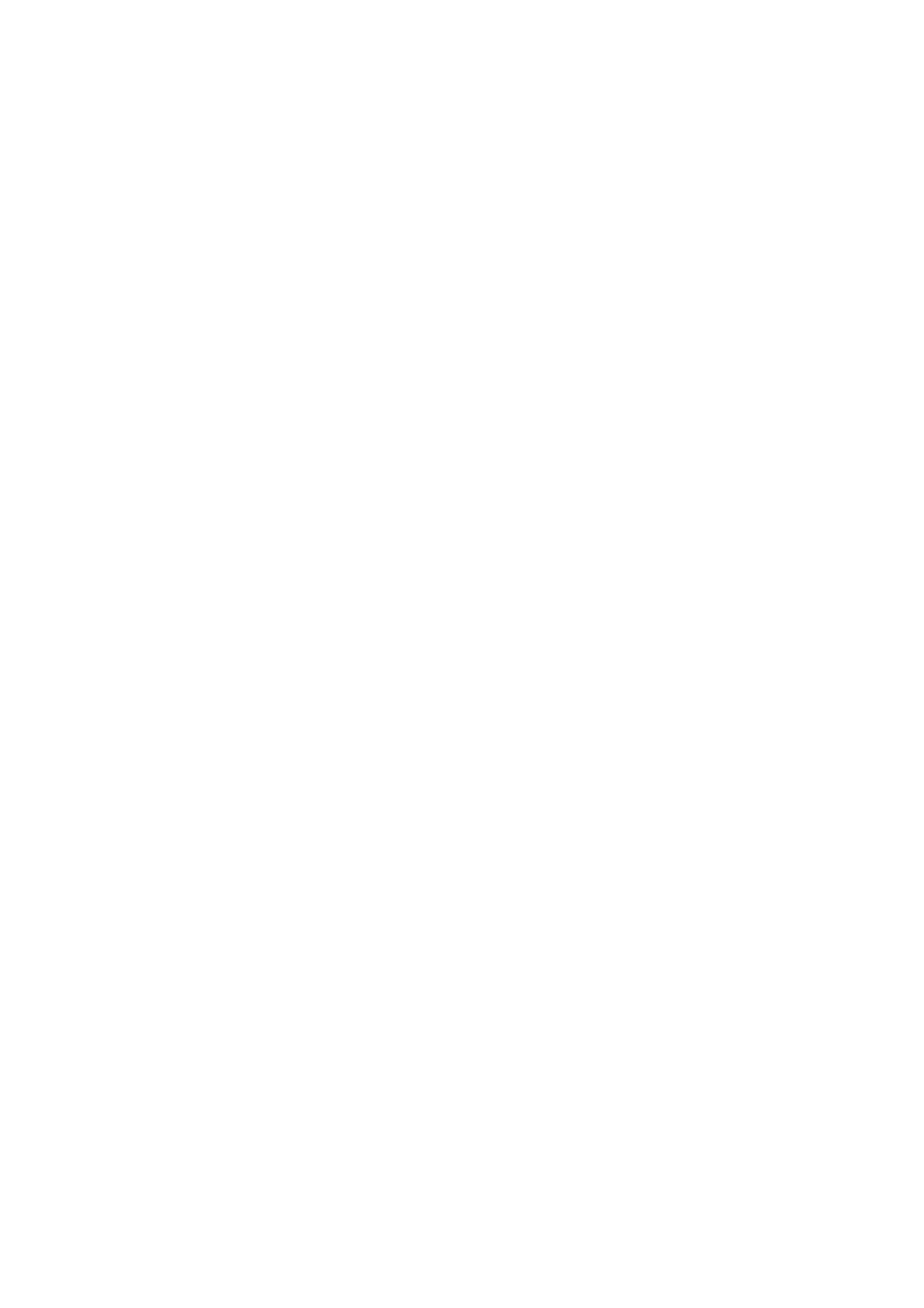*Dedicated to Boris Mordukhovich on his sixtieth birthday.*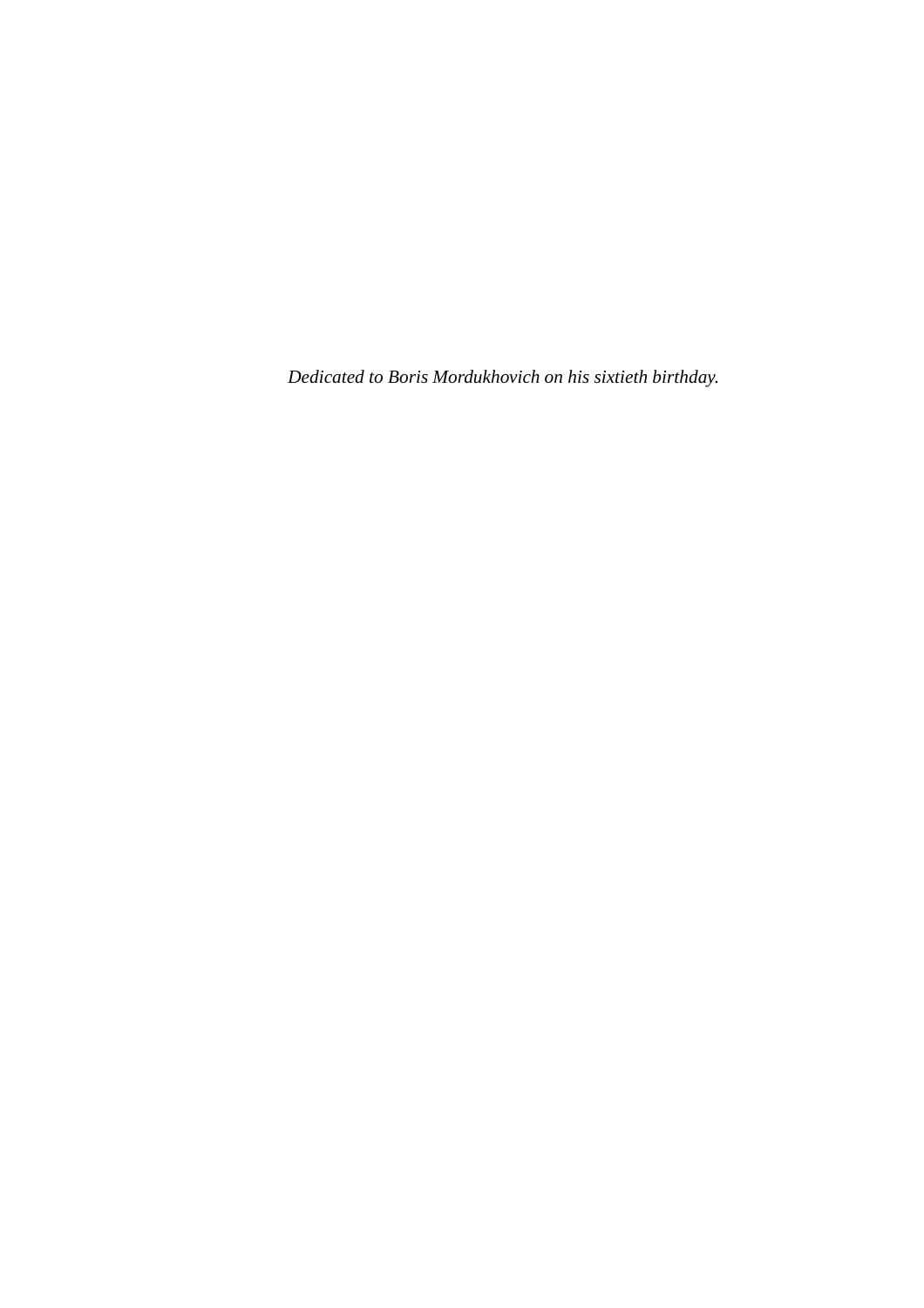**Abstract** The Mordukhovich subdifferential, being highly important in variational and non-smooth analysis and optimization, often happens to be hard to calculate. We propose a method for computing the Mordukhovich subdifferential of differences of sublinear (DS) functions via the directed subdifferential of differences of convex (DC) functions. We restrict ourselves to the two-dimensional case mainly for simplicity of the proofs and for the visualizations.

The equivalence of the Mordukhovich symmetric subdifferential (the union of the corresponding subdifferential and superdifferential) to the Rubinov subdifferential (the visualization of the directed subdifferential) is established for DS functions in two dimensions. The Mordukhovich subdifferential and superdifferential are identified as parts of the Rubinov subdifferential. In addition, it is possible to construct the directed subdifferential in a way similar to the Mordukhovich one by considering outer limits of Fréchet subdifferentials. The results are extended to the case of DC functions. Examples illustrating the obtained results are presented.

*2010 Mathematics Subject Classification.* Primary 49J52; Secondary 26B25, 49J50, 90C26

**Key words:** non-convex subdifferentials and superdifferentials (basic subdifferential, Rubinov subdifferential), Fréchet subdifferential, difference of convex (DC) functions, differences of sets

## **1 Introduction**

The Mordukhovich subdifferential is a highly important notion in variational analysis, closely related to optimality conditions, metric regularity, Lipschitzness and other fundamental concepts of modern optimization theory (see [23, 24]). This subdifferential is a closed subset of the Clarke subdifferential (see e.g. [25, Theorem 9.2]), and may be non-convex for non-convex functions, thus achieving sharper optimality conditions. In contrast to the Fréchet subdifferential (cf. [18, Example 1.1]), the Mordukhovich subdifferential of a locally Lipschitz function is always nonempty (see e.g. [22, (2.17)]).

Along with these essential advantages, there comes a substantial drawback: the Mordukhovich subdifferential is difficult to calculate even for relatively simple examples, as such computation normally involves finding the Painlevé-Kuratowski outer limit (see Section 2). For most known subdifferentials, the sum rule only has the form of an inclusion – the subdifferential of a sum is a subset of the sum of the subdifferentials [23, Theorem 3.36]. This rule applied in calculations only provides a superset of the subdifferential of the sum.

We propose a method for computing the Mordukhovich subdifferential of differences of sublinear (DS) functions, which are positively homogeneous DC (difference of convex) functions, applying directed sets [2] and the directed subdifferential of DC functions [4]. The DC functions represent a large family of functions. They are dense in the space of continuous functions [16] and constitute an important subclass of the quasidifferentiable functions [10]. Various aspects of calculus and optimality conditions for this class of functions are discussed e.g. in [1, 8, 10, 11, 12, 14, 20].

The class of positively homogeneous DC functions is important enough since it contains differences of support functions and directional derivatives of DC functions. Many interesting examples of non-convex DC functions in the literature are in this class (see e.g. [4]). All results in Section 3 obtained first for DS functions can be formulated as a corollary for the directional derivative of DC functions.

The main advantage of directed subdifferentials based on directed sets is the sum rule: the directed subdifferential of a sum is equal to the sum of the directed subdifferentials [4, Proposition 4.2]. This rule applied for directed subdifferentials provides the exact result.

We restrict ourselves to the two-dimensional case mainly for simplicity of the proofs and for the visualizations. Furthermore, the visualization of the directed subdifferential is essentially more complicated in dimensions higher than two, since lower dimensional mixed-type parts missing in the two-dimensional case would emerge in higher dimensions.

In this paper, the equivalence of the Mordukhovich symmetric subdifferential, the union of the corresponding subdifferential and superdifferential, to the Rubinov subdifferential (the visualization of the directed subdifferential), is established in Theorem 3.14 for the special class of DS functions in two dimensions.

While the Mordukhovich subdifferential is based on the corresponding normal cone and can be calculated by outer limits of the Fr´echet subdifferential, the directed subdifferential for DC functions is essentially based on the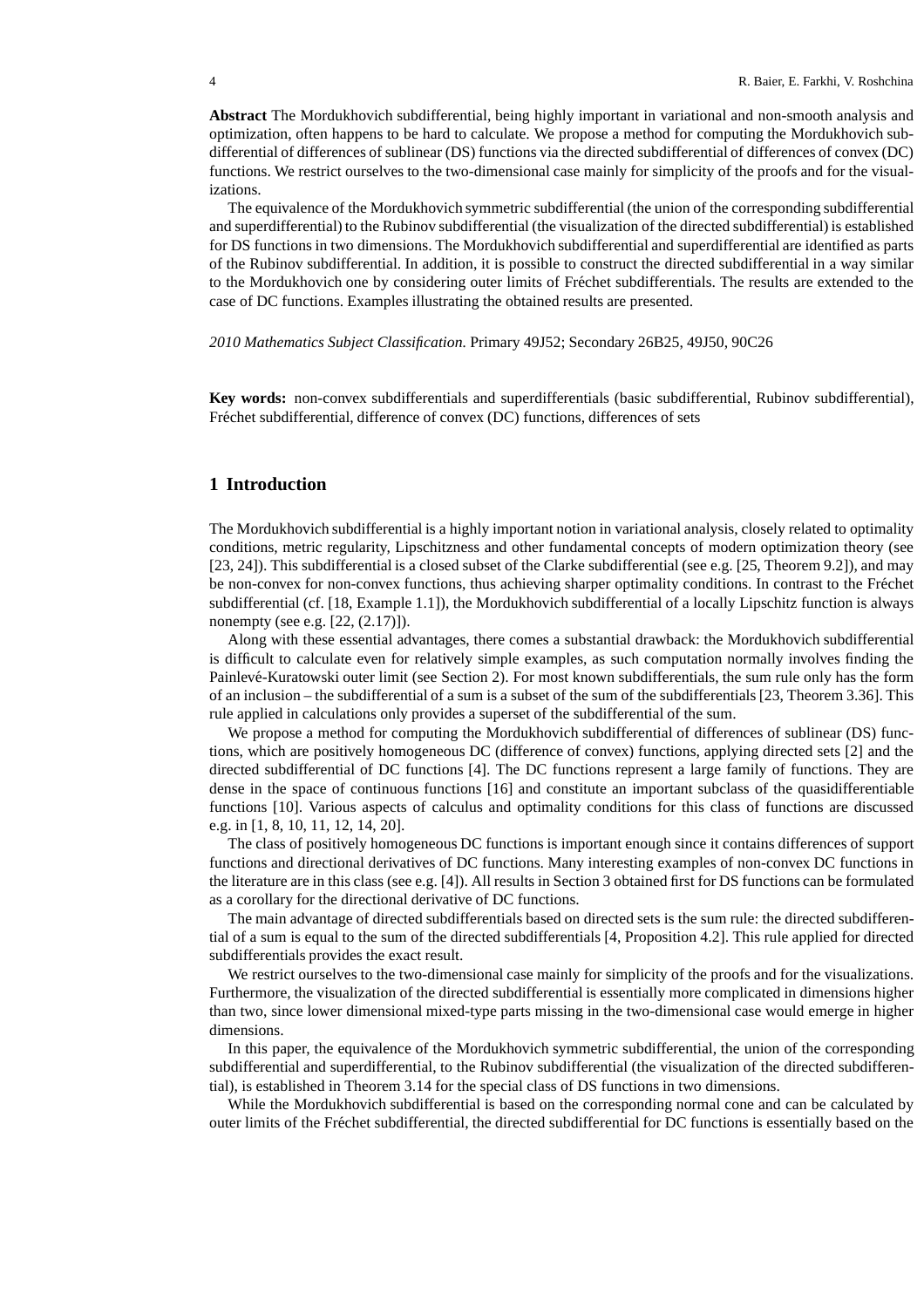subtraction of convex subdifferentials embedded in the Banach space of directed sets. Although these two concepts differ substantially, there are many interesting links between them.

In Theorem 3.13 we prove that certain parts of the Rubinov subdifferential comprise the Mordukhovich subdifferential. The remaining parts coincide with the Mordukhovich superdifferential (see Theorem 3.14). Furthermore, Theorem 3.11 links outer limits of the Fréchet subdifferential to the directed subdifferential. The assumption on positive homogeneity of the DC functions is dropped in Theorems 3.16 and 3.17 yielding the connection of the Rubinov subdifferential to the Mordukhovich symmetric subdifferential of the directional derivative for the broader class of DC functions.

The paper is organized as follows. In the next section we recall necessary definitions, notation and results on Fréchet subdifferential. In Sect. 3 the relation between the Mordukhovich and the directed subdifferential is discussed. We illustrate our results with several examples in Sect. 4. In the last section we sketch directions for future research.

## **2 Preliminaries**

Recall that  $f: \mathbb{R}^n \to \mathbb{R}$  is called *positively homogeneous*, if  $f(\lambda x) = \lambda f(x)$  for all  $x \in \mathbb{R}^n$  and  $\lambda > 0$ . Clearly,  $f(0) = 0$  for positively homogeneous functions. A function is *sublinear* if it is convex and positively homogeneous. Recall that support functions of compact sets are sublinear. We denote by  $\mathscr{S}_{n-1}$  the unit sphere in  $\mathbb{R}^n$ , and by cl(*A*),co(*A*) the closure and the convex hull of the set *A* respectively. The following operations on sets  $A, B \subset \mathbb{R}^n$ are well-known:

$$
A + B := \{a + b \mid a \in A, b \in B\}
$$
 (Minkowski addition),  

$$
\ominus A := \{-a \mid a \in A\}
$$
 (the pointwise negative of the set A)

The last operation is used in the definition of the Mordukhovich superdifferential and in the negative part of the visualization of the directed subdifferential.

For the sets  $A, B \subset \mathbb{R}^n$  the operation

$$
A^*B = \{x \in \mathbb{R}^n \mid x + B \subset A\} = \bigcap_{b \in B} (A - b)
$$

is called the *geometric difference* of the sets *A* and *B*. This difference is introduced by Hadwiger in [13] as well as in [28] and is also called Minkowski-Pontryagin difference.

Let  $C \subset \mathbb{R}^n$  be nonempty, convex, compact and  $l \in \mathbb{R}^n$ . Then, the *support function* and respectively the *supporting face* of *C* in direction *l* are defined by

$$
\delta^*(l, C) = \max_{c \in C} \langle l, c \rangle ,
$$
  
\n
$$
Y(l, C) = \{ y \in C \mid \langle l, y \rangle = \delta^*(l, C) \} = \arg \max_{c \in C} \langle l, c \rangle .
$$

Note that for  $l = 0$ ,  $Y(l, C) = C$ . By  $y(l, C)$  we denote any point of the set  $Y(l, C)$ , and if the latter is a singleton (i.e., there is a unique supporting point), then  $Y(l, C) = \{y(l, C)\}\.$ 

The supporting face  $Y(l, C)$  equals the subdifferential of the support function of *C* at *l* [29, Corollary 23.5.3].

We denote by Limsup the *Painlevé-Kuratowski outer limit* and by Liminf the *inner limit* of sets (see [30, Chap. 4]). Intuitively, the outer limit of a sequence of sets consists of the limiting points of all converging subsequences of points from these sets. In contrast, the inner limit consists of limiting points of all sequences constructed from points taken from almost every set in a way that only a finite number of sets can be missed out. For a more rigorous definition (see [30, Sect. 4.A]), first consider the set  $\mathcal{N}_{\infty}^{\sharp}$  of all infinite subsequences in the set of natural numbers  $\mathcal{N}_{\infty}^{\sharp} := \{ N \subset \mathbb{N} | N \text{ infinite} \}$ , and the set  $\mathcal{N}_{\infty}$  of all the sequences of natural numbers which include all numbers beyond a certain value, i.e.  $\mathcal{N}_{\infty} := \{ N \subset \mathbb{N} \mid \mathbb{N} \setminus N \text{ finite} \}.$  Given a sequence  $\{C_k\}$  of sets in  $\mathbb{R}^n$ , we set

$$
\limsup_{k \to \infty} C_k = \{x \in \mathbb{R}^n \, | \, \exists N \in \mathcal{N}_{\infty}^{\sharp}, \, \exists x_k \in C_k (k \in N) \text{ with } x_k \to x\},\
$$
\n
$$
\liminf_{k \to \infty} C_k = \{x \in \mathbb{R}^n \, | \, \exists N \in \mathcal{N}_{\infty}, \, \exists x_k \in C_k (k \in N) \text{ with } x_k \to x\}.
$$

For a set-valued mapping  $F : \mathbb{R}^n \to \mathbb{R}^m$  and  $\bar{x} \in \mathbb{R}^n$ , the outer and inner limit of F as  $x \to \bar{x}$  is naturally defined as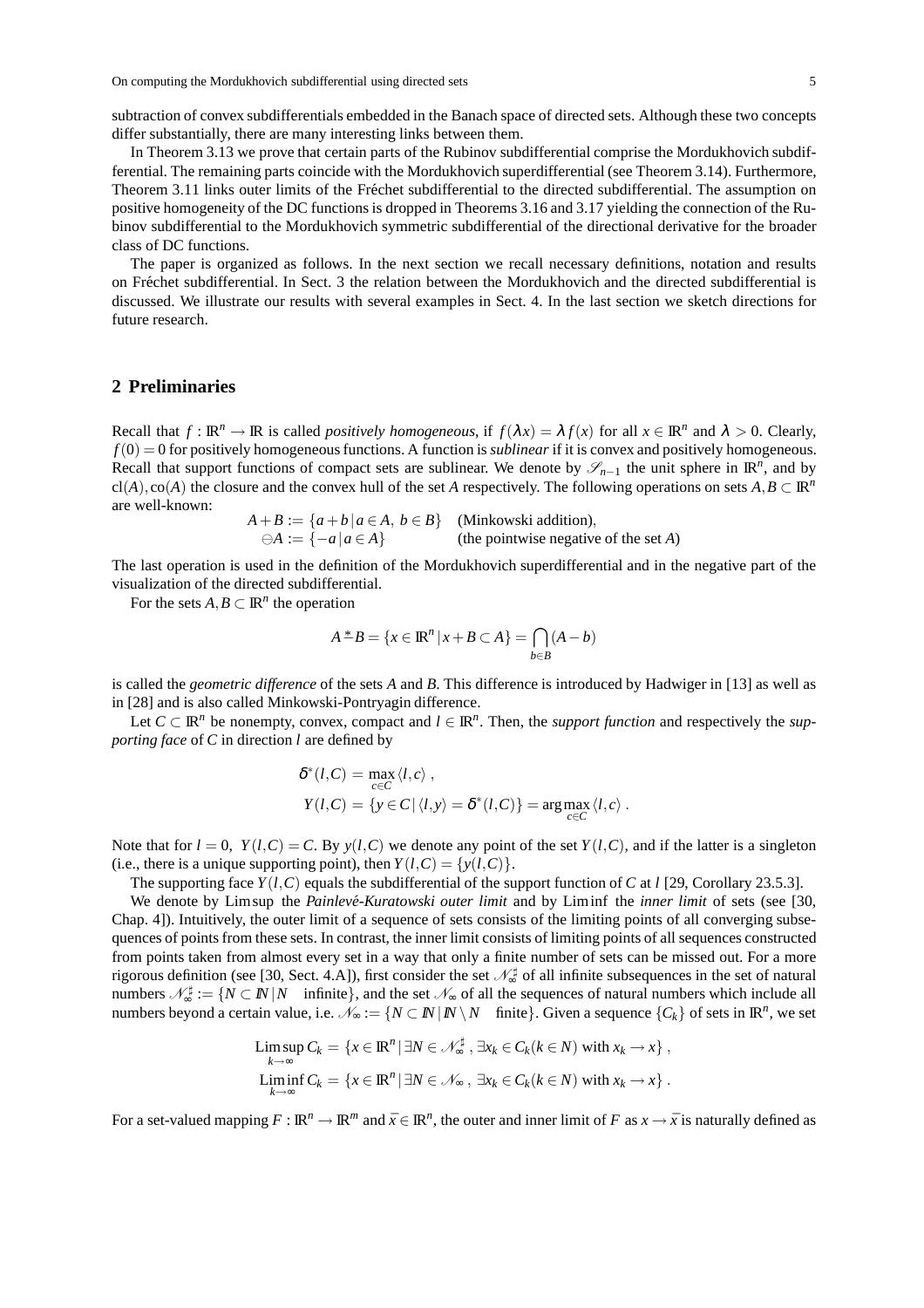6 R. Baier, E. Farkhi, V. Roshchina

$$
\limsup_{x \to \bar{x}} F(x) := \{ y \in \mathbb{R}^m \, | \, \exists x_k \to \bar{x} \, , \, y_k \to y \text{ with } y_k \in F(x_k) \, \forall k \in \mathbb{N} \} \,,\tag{1}
$$

$$
\liminf_{x \to \bar{x}} F(x) := \left\{ y \in \mathbb{R}^m \, | \, \forall x_k \to \bar{x}, \, \exists N \in \mathcal{N}_{\infty}, \, \exists y_k \to y \text{ with } y_k \in F(x_k) \, \forall k \in N \right\}. \tag{2}
$$

Clearly, the inner limit is a subset of the outer limit. If they are equal, this set is called the *Painleve-Kuratowski ´ limit* and is denoted by  $\lim_{k \to \infty} C_k$ , respectively  $\lim_{x \to \bar{x}} F(x)$ .

*Remark 2.1.* Let  $F(\cdot)$  be a uniformly bounded mapping defined in a neighborhood of the point  $\bar{x} \in \mathbb{R}^n$  with nonempty images in a finite-dimensional space. It is easy to show that if the Painlevé-Kuratowski outer limit is a singleton Limsup<sub>*x*→*x*</sub> $F(x) = \{\bar{y}\}\$ , it is equal to the Painlevé-Kuratowski limit. Indeed, by the assumption, for any sequence  $x_n \to \bar{x}$ , there is a converging subsequence  $y_{n_k} \in F(x_{n_k})$  and any such subsequence may have only the point  $\bar{y}$  as the limit.

The classical Moreau-Rockafellar *subdifferential* of a convex function  $f : \mathbb{R}^n \to \mathbb{R}$  at  $x \in \mathbb{R}^n$  is

$$
\partial f(x) := \{ s \in \mathbb{R}^n \mid \forall y \in \mathbb{R}^n : \langle s, y - x \rangle + f(x) \le f(y) \} .
$$
 (3)

It is well-known (see e.g. [15, Chap. V, Definition 1.1.4]) that

$$
\delta^*(l, \partial f(x)) = f'(x; l) \tag{4}
$$

where  $f'(x; l)$  is the *directional derivative* of  $f$  at  $x$  in direction  $l$ .

In the sequel, the Moreau-Rockafellar *subdifferential of a sublinear function g* at zero is denoted by ∂*g* instead of  $\partial g(0)$ .

Also, for the *unique supporting point of a supporting face* we denote

$$
d_h(l;l') = y(l',Y(l,\partial h)) \quad (l,l' \in \mathcal{S}_1 \text{ with } l \perp l'). \tag{5}
$$

The *Dini subdifferential* (see [5, 17, 26, 27]) of a directionally differentiable function  $f : \mathbb{R}^n \to \mathbb{R}$  at  $x \in \mathbb{R}^n$  is

$$
\partial_D f(x) = \{ v \in \mathbb{R}^n \mid f'(x; d) \ge \langle v, d \rangle \quad \forall d \in \mathbb{R}^n \} .
$$

The *Fréchet subdifferential* and the *superdifferential/upper subdifferential* (see [5, 6, 18, 23]) of a function *f* :  $\mathbb{R}^n \to \mathbb{R}$  at a point  $\bar{x} \in \mathbb{R}^n$  are defined as follows:

$$
\partial_F f(\bar{x}) = \left\{ v \in \mathbb{R}^n \middle| \liminf_{x \to \bar{x}} \frac{f(x) - f(\bar{x}) - \langle v, x - \bar{x} \rangle}{||x - \bar{x}||} \ge 0 \right\},
$$
  

$$
\partial_F^+ f(\bar{x}) = \left\{ v \in \mathbb{R}^n \middle| \limsup_{x \to \bar{x}} \frac{f(x) - f(\bar{x}) - \langle v, x - \bar{x} \rangle}{||x - \bar{x}||} \le 0 \right\}.
$$

The Fréchet subdifferential coincides with the Fréchet gradient for a Fréchet differentiable function, and with the subdifferential for a convex function. One can think of  $\partial_F f(\bar{x})$  and  $\partial_F^+ f(\bar{x})$  as of the set of gradients of linear functions "supporting"  $f$  from below resp. above at  $\bar{x}$ . While the Fréchet subdifferential is defined for a vast class of functions, and can be used to check optimality conditions, in many cases it happens to be an empty set, which is a serious drawback for applications.

The Fréchet subdifferential possesses several useful properties summarized in the following two lemmas.

**Lemma 2.2.** *Let*  $f : \mathbb{R}^n \to \mathbb{R}$  *be positively homogeneous and*  $l \in \mathbb{R}^n$ *. Then* 

$$
\partial_F f(0) = \{ v \in \mathbb{R}^n \mid f(d) \ge \langle v, d \rangle \quad \forall d \in \mathcal{S}_{n-1} \}
$$
(6)

*and*  $f(\cdot)$  *is the support function of the Fréchet subdifferential, i.e.* 

$$
f'(0;l) = f(l) \tag{7}
$$

*Furthermore,*

$$
\partial_F f(l) = \partial_F f(\lambda l), \qquad \lambda > 0.
$$
\n(8)

*Proof.* The relation (6) is obtained easily from the positive homogeneity of f and  $f(0) = 0$  (see e.g. [18, Proposition 1.9 a)]), and (8) follows from [18, Proposition 1.9 b)]. ⊓⊔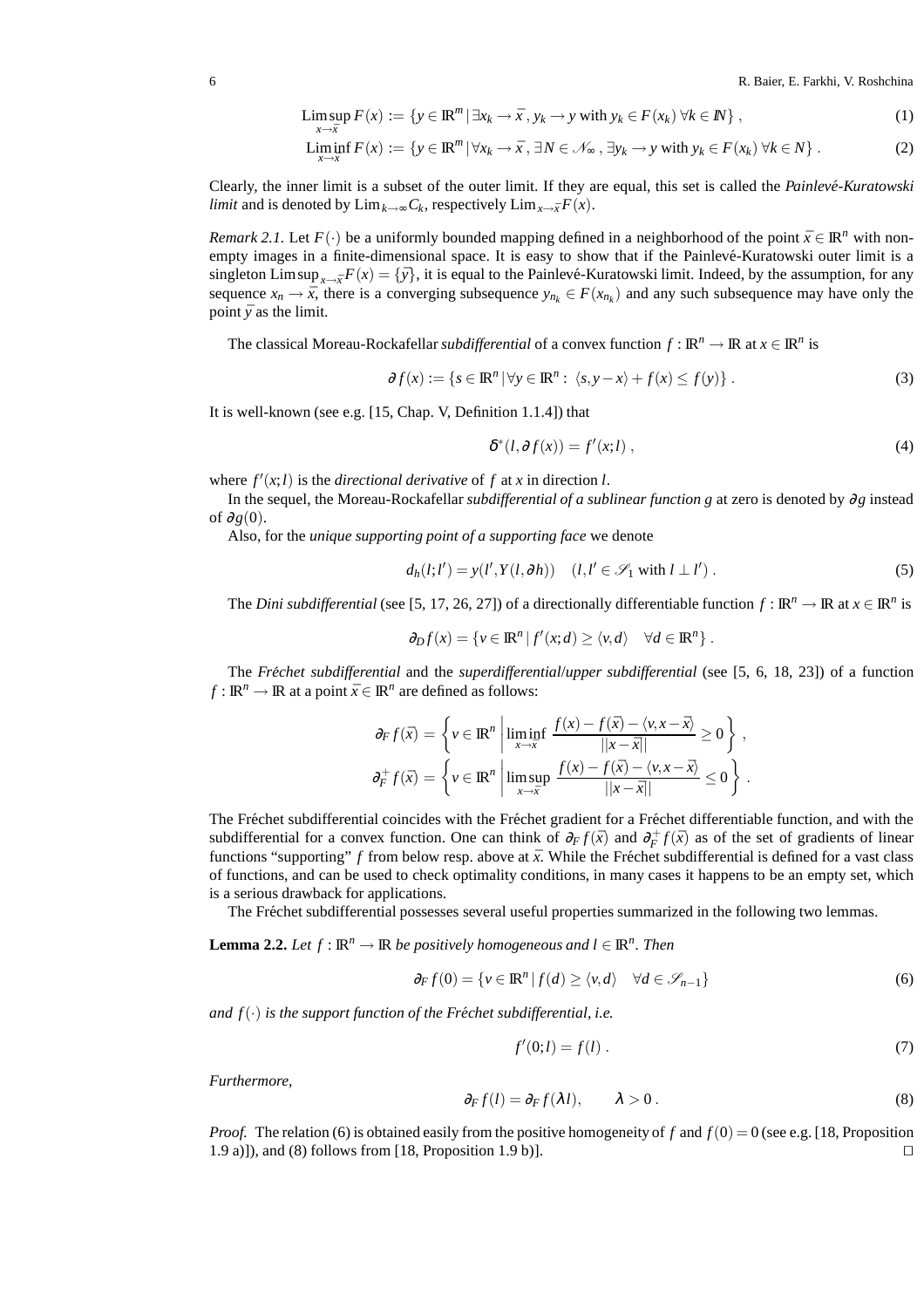The following result, which is an immediate consequence of [9, Theorem 2], is used for evaluating Fréchet and Mordukhovich subdifferentials in the examples.

**Lemma 2.3.** Let  $f : \mathbb{R}^n \to \mathbb{R}$  be directionally differentiable. *(i) If the directional derivative of f at x can be represented as*

$$
f'(x;g)=\inf_{t\in T}\varphi_t(g)\,,
$$

*where*  $\varphi_t$  *are sublinear functions for every*  $t \in T$  *and*  $T$  *is an arbitrary index set, then* 

$$
\partial_F f(x) = \bigcap_{t \in T} \partial \varphi_t(x) \,. \tag{9}
$$

*(ii) Analogously, if*

$$
f'(x;g)=-\inf_{t\in T}\varphi_t(g)\,
$$

*where*  $\varphi_t$  *are sublinear functions for every t*  $\in$  *T, then* 

$$
\partial_F^+ f(x) = \ominus \bigcap_{t \in T} \partial \varphi_t(x) \,. \tag{10}
$$

The next lemma states that the Fréchet subdifferential coincides with the Dini one for DC functions.

**Lemma 2.4.** *If f* =  $g - h$  *is DC with convex functions g and h, then* 

$$
\partial_F f(x) = \partial_D f(x) = \{ v \in \mathbb{R}^n \mid f'(x; l) \ge \langle v, l \rangle \quad \forall l \in \mathcal{S}_{n-1} \}.
$$
\n(11)

*Proof.* Since each convex function  $g, h : \mathbb{R}^n \to \mathbb{R}$  is locally Lipschitz (see [15, Chap. IV, Theorem 3.1.2]), each DC function *f* = *g*−*h* is also locally Lipschitz. Hence, we can apply Proposition 1.16 from [18], which yields

$$
df(x)(l) = \liminf_{t \downarrow 0} \frac{f(x+tl) - f(x)}{t},
$$

where we use the notation in [18]. In our setting  $df(x)(l)$  corresponds to the lower Hadamard directional derivative of *f* at *x* in the direction *l*.

Since each convex function (and hence, each DC function) is directionally differentiable, the limit inferior is indeed a limit with  $df(x)(l) = f'(x; l)$ . As we are dealing with finite-dimensional spaces,  $d_w f(x; l) = df(x; l)$  holds, and [18, Proposition 1.17] yields

$$
\partial_F f(x) = \{ v \in \mathbb{R}^n \mid d_w f(x, l) \ge \langle v, l \rangle \quad \forall l \in \mathbb{R}^n \}
$$
  
= 
$$
\{ v \in \mathbb{R}^n \mid f'(x, l) \ge \langle v, l \rangle \quad \forall l \in \mathbb{R}^n \} = \partial_D f(x) .
$$

⊓⊔

Clearly, for convex functions it follows that

$$
\partial_F g(x) = \partial_D g(x) = \partial g(x) \tag{12}
$$

### **3 The Mordukhovich and the Directed Subdifferential in**  $\mathbb{R}^2$

For a continuous function  $f : \mathbb{R}^n \to \mathbb{R}$ , the *Mordukhovich* (*lower*) *subdifferential* and *superdifferential* (*upper subdifferential*) can be defined as a corresponding outer limit of Fréchet subdifferentials ([23, Theorem 1.89]):

$$
\partial_M f(\bar{x}) = \limsup_{x \to \bar{x}} \partial_F f(x) , \qquad (13)
$$

$$
\partial_M^+ f(\bar{x}) = \limsup_{x \to \bar{x}} \partial_F^+ f(x) \,. \tag{14}
$$

The *Mordukhovich symmetric subdifferential* is defined as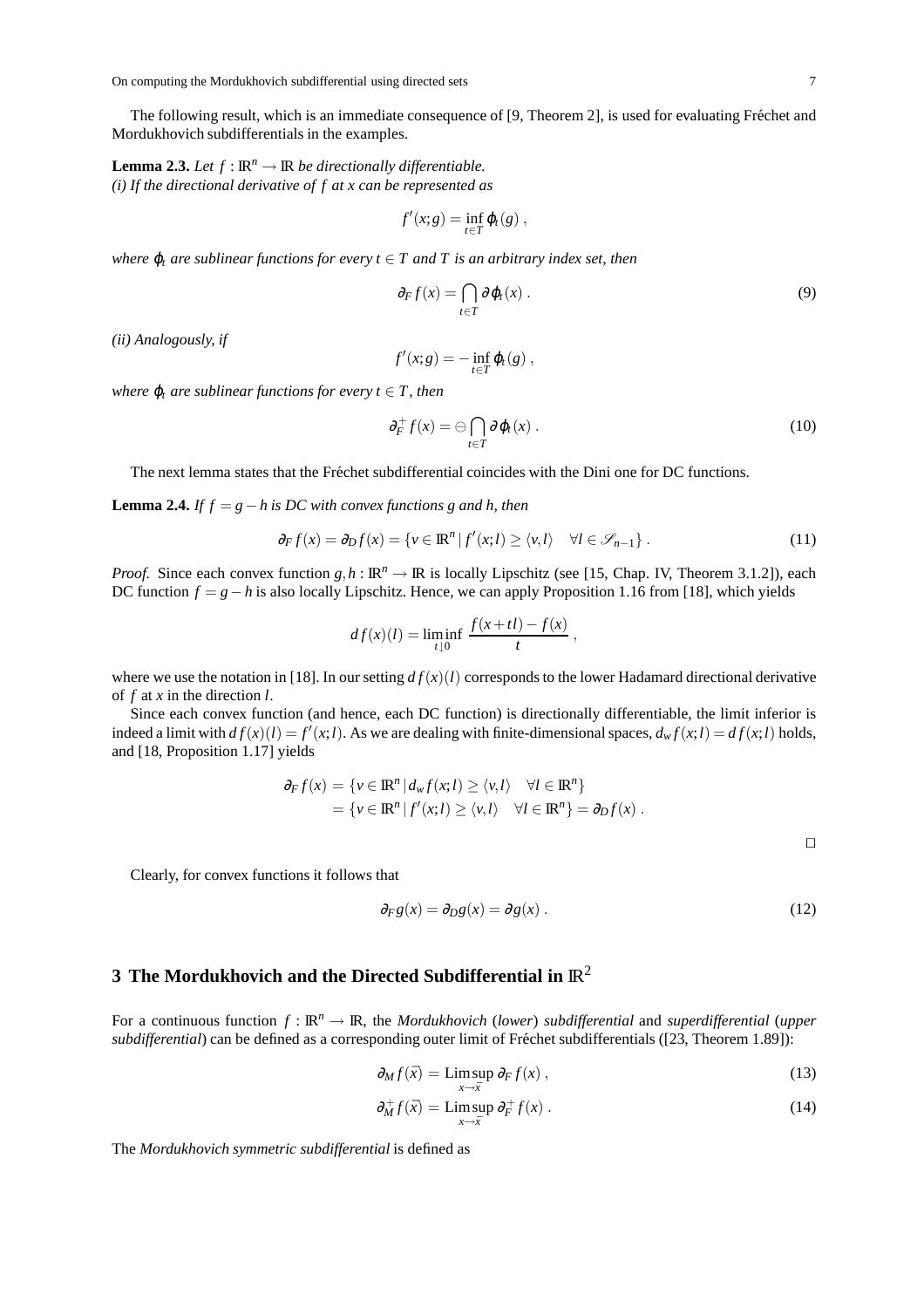$$
\partial_M^0 f(x) = \partial_M f(x) \cup \partial_M^+ f(x) .
$$

Here, the limits are in the *Painlevé-Kuratowski* sense. Furthermore, the connection between the Fréchet/Mordukhovich superdifferential to the corresponding subdifferential is given by the following formulas

$$
\partial_F^+ f(\bar{x}) = \ominus \partial_F(-f)(\bar{x}), \quad \partial_M^+ f(\bar{x}) = \ominus \partial_M(-f)(\bar{x}), \tag{15}
$$

which involve the negative function and the pointwise inverse of sets, see [18, remarks following Proposition 1.3] and [23, remarks below Definition 1.78].

Directed sets, offering a visualization of differences of two compact convex sets, are introduced and studied in [2, 3]. Here, we only sketch the main ideas and notations on directed sets in  $\mathbb{R}^2$ .

The directed sets, as well as the *embedding*  $J_n$  of convex compact sets in  $\mathbb{R}^n$  into the Banach space of directed sets, are defined recursively in the space of dimension *n*. In one dimension, the *directed embedded intervals* are defined by the values of the support function in the two unit directions  $\pm 1$ ,

$$
\overrightarrow{[a,b]} = J_1([a,b]) = (\delta^*(\eta,[a,b]))_{\eta = \pm 1} = (-a,b) \quad (a \le b).
$$

A general *directed interval*  $\overrightarrow{A}_1 = \overrightarrow{[c,d]} = (-c,d)$  allows that  $c,d$  are arbitrary real numbers, even  $c > d$  is possible (see references in [2, 3]). A *two-dimensional directed set*  $\overrightarrow{A}_2$  is a pair of a uniformly bounded map  $\overrightarrow{A}_1(\cdot)$ having one-dimensional directed intervals [2] as its values (the *directed "supporting face"*), and a continuous function  $a_2(\cdot): \mathbb{R}^2 \to \mathbb{R}$  (the *directed "support function"*). This pair is parametrized by the unit vectors  $l \in \mathbb{R}^2$ :

$$
\overrightarrow{A_2} = (\overrightarrow{A}_1(l), a_2(l))_{l \in \mathscr{S}_1} .
$$
\n(16)

A convex compact set  $A \subset \mathbb{R}^2$  is embedded into the the space of two-dimensional directed sets via the embedding map *J*<sub>2</sub> composed from the natural projection  $\pi_{1,2}$  from  $\mathbb{R} \times \{0\} \subset \mathbb{R}^2$  onto  $\mathbb{R}$ , and the rotation  $R_{2l}$  which for any unit vector  $l \in \mathbb{R}^2$  maps the pair  $(l', l)$  (with *l'* orthonormal to *l*) to the standard basis  $(e^1, e^2)$  in  $\mathbb{R}^2$ :

$$
J_2(A) = (\overrightarrow{Y(l,A)}, \delta^*(l,A))_{l \in \mathscr{S}_1}, \quad \text{with} \quad \overrightarrow{Y(l,A)} = J_1(\pi_{1,2}R_{2l}(Y(l,A) - \delta^*(l,A)l)). \tag{17}
$$

For a directed set  $\overrightarrow{A}$ , its *visualization*  $V_2(\overrightarrow{A}) \subset \mathbb{R}^2$  has three parts - *positive*  $P_2(\overrightarrow{A})$ , *negative*  $N_2(\overrightarrow{A})$  and *mixed*- $\tt type part M<sub>2</sub>(\overrightarrow{A})$ :

$$
V_2(\overrightarrow{A}) = P_2(\overrightarrow{A}) \cup N_2(\overrightarrow{A}) \cup M_2(\overrightarrow{A}), \qquad (18)
$$

$$
M_2(\overrightarrow{A}) = \bigcup_{l \in \mathscr{S}_1} Q_{2,l} V_1(\overrightarrow{A_1}(l)) \setminus \left( \partial P_2(\overrightarrow{A}) \cup \partial N_2(\overrightarrow{A}) \right).
$$
 (19)

The last part is formed by reprojections  $Q_{2,l}$  of one-dimensional visualizations from IR onto the supporting lines  $\langle x, l \rangle = a_2(l)$  for any unit vector  $l \in \mathbb{R}^2$ .

Equipped with a norm and operations acting separately on the components of the directed sets, the space of directed sets is a Banach space. The subtraction in this space is inverse to the Minkowski addition for embedded convex compact sets.

The *directed subdifferential* for DC functions and its visualization, the *Rubinov subdifferential*, are introduced in [4] for a DC function  $f = g − h$  as

$$
\overrightarrow{\partial} f(x) = J_2(\partial g(x)) - J_2(\partial h(x)), \qquad \partial_R f(x) = V_2(\overrightarrow{\partial} f(x)),
$$

i.e. it is the difference of the two embedded subdifferentials.

An explicit formula for the Mordukhovich subdifferential of a positively homogeneous function as a union of Fréchet subdifferentials is obtained in the next statement.

**Proposition 3.1.** *Let*  $f : \mathbb{R}^2 \to \mathbb{R}$  *be a positively homogeneous function. Then* 

$$
\partial_M f(0) = \partial_F f(0) \cup \bigcup_{l \in \mathscr{S}_1} \left( \partial_F f(l) \cup \bigcup_{\substack{l' \in \mathscr{S}_1 \\ l \perp l'}} \text{Limsup } \partial_F f(l + t l') \right) . \tag{20}
$$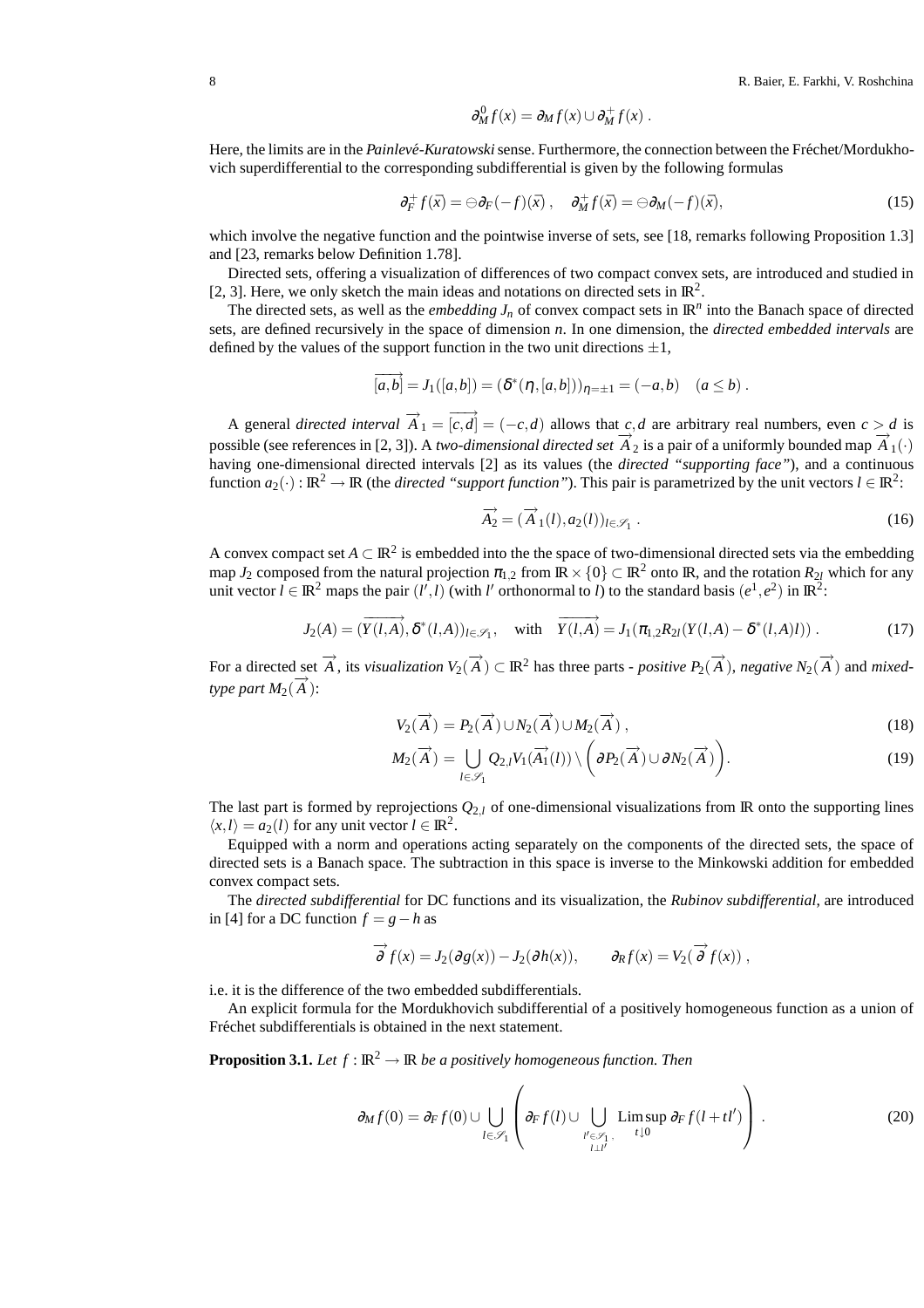*Proof.* Denote by *D* the right-hand side of (20). We first show that  $D \subseteq \partial_M f(0)$ . Observe that  $\partial_F f(0) \subset \partial_M f(0)$ holds by (13). Further, for any  $l \in \mathcal{S}_1$  and  $\lambda > 0$  we have  $\partial_F f(\lambda l) = \partial_F f(l)$  by Lemma 2.2 and

$$
\partial_F f(l) = \limsup_{\lambda \downarrow 0} \partial_F f(\lambda l) \subset \limsup_{x \to 0} \partial_F f(x) = \partial_M f(0) .
$$

It remains to show that for any  $l, l' \in \mathscr{S}_1$ ,  $l \perp l'$  we have

$$
\limsup_{t\downarrow 0}\partial_F f(l+tl')\subset \partial_M f(0).
$$

Again, by Lemma 2.2 for any  $t > 0$ 

$$
\partial_F f(t(l+tl')) = \partial_F f(l+tl') .
$$

Therefore,

$$
\limsup_{t\downarrow 0} \partial_F f(l+tl') = \limsup_{t\downarrow 0} \partial_F f(t(l+tl')) \subset \limsup_{x\to 0} \partial_F f(x) = \partial_M f(0).
$$

Now we will show that  $\partial_M f(0) \subseteq D$ . Let us consider an arbitrary element  $v \in \partial_M f(0)$ . By (13) there exist  $\{v_n\}$ and  $\{x_n\}$  such that  $v_n \to v$ ,  $x_n \to 0$  and  $v_n \in \partial_F f(x_n)$ . Without loss of generality, either  $x_n = 0$  for all n, or  $x_n \neq 0$ for all *n*. In the former case, we have  $v_n \in \partial_F f(0)$ , and by the closedness of  $\partial_F f(0)$ 

$$
v \in \limsup_{n \to \infty} \partial_F f(0) = \partial_F f(0) \subset D.
$$

In the latter case, without loss of generality suppose that  $l_n = \frac{x_n}{\|x_n\|} \to l \in \mathcal{S}_1$ . Observe that by Lemma 2.2

$$
\partial_F f(x_n) = \partial_F f\left(\frac{1}{\|x_n\|} x_n\right) = \partial_F f(l_n) \,. \tag{21}
$$

There are two possibilities again. Without loss of generality, either  $l_n = l$  for all *n*, or  $l_n - \langle l_n, l \rangle \cdot l \neq 0$  and  $\langle l, l_n \rangle \neq 0$ for all  $n$ . In the first case, by  $(21)$ 

$$
v \in \limsup_{n \to \infty} \partial_F f(l_n) = \partial_F f(l) \subset D.
$$

In the second case, let  $l'_n = \frac{l_n - \langle l_n, l \rangle \cdot l}{\|l_n - \langle l_n, l \rangle \cdot l}$  $\frac{l_n - \langle l_n, l \rangle \cdot l}{\|l_n - \langle l_n, l \rangle \cdot l\|}$  and  $t_n = \frac{\|l_n - \langle l_n, l \rangle \cdot l\|}{\langle l_n, l \rangle}$  $\frac{\langle l_n, l \rangle \cdot l \parallel}{\langle l_n, l \rangle}$ . Observe that  $l'_n \perp l$ , and  $||l'_n|| = 1$ . Since in  $\mathbb{R}^2$  there are only two unit vectors perpendicular to *l*, we can assume  $l'_n = l' \in \mathcal{S}_1$  for all *n*, where *l'* is one of such two vectors. We have by (21) and Lemma 2.2

$$
v \in \mathop{\rm Lim}_{n \to \infty} \frac{1}{n} \frac{1}{\langle l_n, l \rangle} = \mathop{\rm Lim}_{n \to \infty} \frac{1}{n} \frac{1}{\langle l_n, l \rangle} \frac{1}{\langle l_n, l \rangle} = \mathop{\rm Lim}_{n \to \infty} \frac{1}{n} \frac{1}{\langle l_n, l \rangle} \frac{1}{\langle l_n, l \rangle} = \mathop{\rm Lim}_{n \to \infty} \frac{1}{n} \frac{1}{\langle l_n, l \rangle}.
$$

The following result about the Fréchet subdifferential of a DC function follows from (11) and [14, Sect. 4] resp. [10, Chap. III, Proposition 4.1]. The following lemma will be used to explicitly calculate the first term appearing in the right-hand side of (20) in Proposition 3.1.

**Lemma 3.2.** *Let*  $f = g - h$ *, where*  $g, h$  : **R**<sup>*n*</sup> → **R** *are convex. Then* 

$$
\partial_F f(x) = \partial_D f(x) = \partial g(x) \stackrel{*}{\sim} \partial h(x) , \qquad (22)
$$

*where*  $\partial g(x)$  *and*  $\partial h(x)$  *are the subdifferentials of g and h respectively.* 

To obtain a formula for the second term in the right-hand side of (20) for sublinear functions, we show now that the subdifferential of a sublinear function in a point  $l \neq 0$  is a lower dimensional supporting face.

**Lemma 3.3.** *Let*  $h : \mathbb{R}^n \to \mathbb{R}$  *be convex. Then for any*  $l \in \mathbb{R}^n$ *,* 

$$
\partial [h'(x; \cdot)](l) = Y(l, \partial h(x)). \tag{23}
$$

*If, in addition, h is sublinear, then*

$$
\partial h(l) = Y(l, \partial h) \tag{24}
$$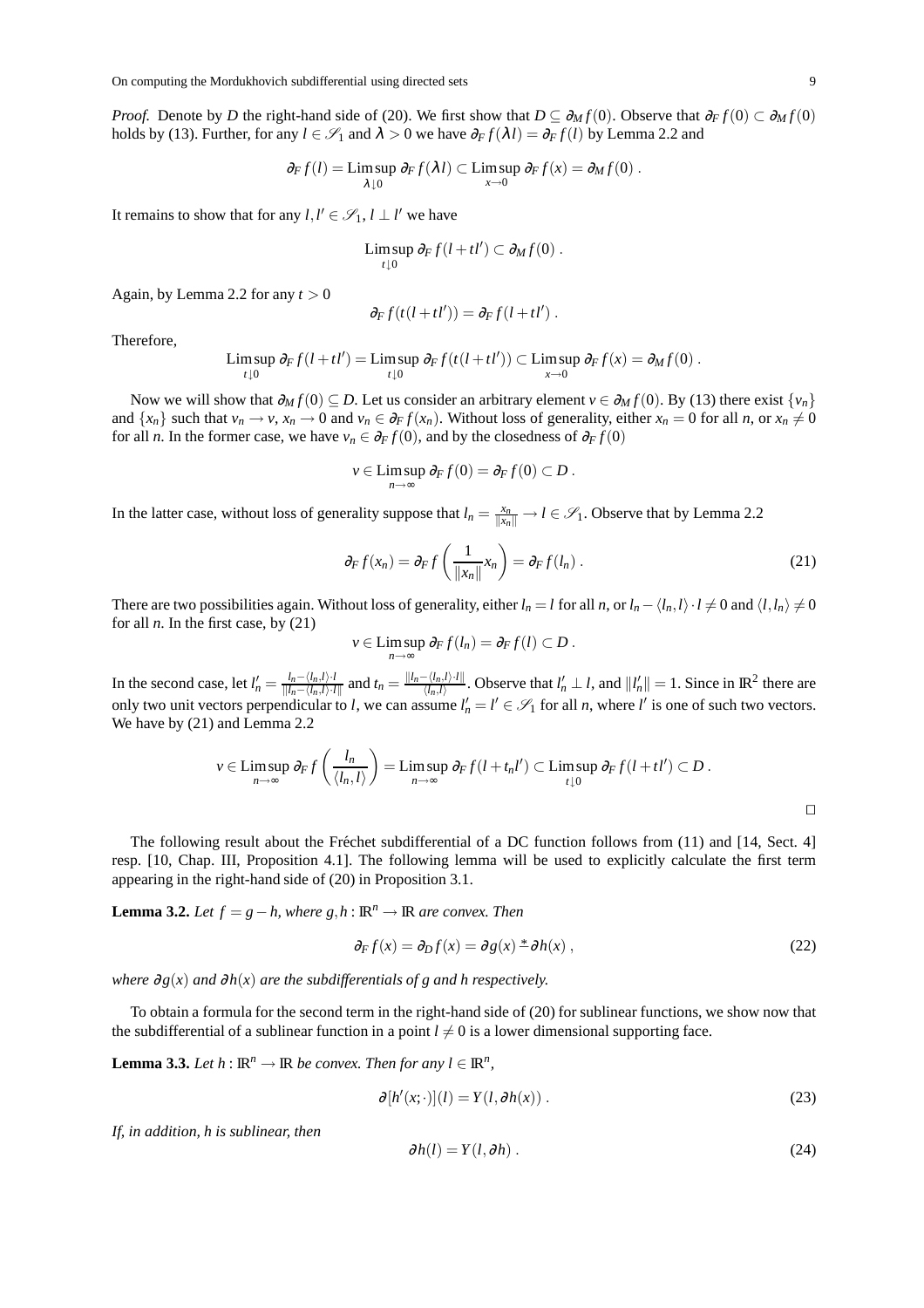*Proof.* The equality (24) is trivial for  $l = 0$ . It follows from [15, Chap. VI, Proposition 2.1.5] that for  $l \neq 0$  and every convex function

$$
\partial [h'(x; \cdot)](l) = Y(l, \partial h(x)) .
$$

Setting *x* = 0 the equality follows immediately, since (7) holds for the positively homogeneous function *h*(·). □

In the next two lemmas we study the last term in the right-hand side of (20) for DS functions.

**Lemma 3.4.** *Let*  $f = g - h$ , where  $g, h : \mathbb{R}^2 \to \mathbb{R}$  are sublinear. Then for every  $l, l' \in \mathscr{S}_1$  with  $l \perp l'$ ,

$$
\limsup_{t\downarrow 0}\partial_F f(l+tl')\neq \emptyset.
$$

*Proof.* The function  $f$  is locally Lipschitz as a difference of sublinear functions. Hence,  $f$  is Fréchet differentiable almost everywhere, and there exists a sequence  $\{x_n\}_n \subset \mathbb{R}^2$  such that  $\langle x_n, l'\rangle > 0$  for all  $n, x_n \to 0$  and  $f$  is Fréchet differentiable at  $l + x_n$ . The Fréchet subdifferential of f at  $l + x_n$  is nonempty and coincides with the Fréchet derivative (see [18, Proposition 1.1]). Therefore, we have

$$
\partial_F f(l+x_n) = \{ \nabla f(l+x_n) \} \quad (n \in \mathbb{N}).
$$

Observe that for sufficiently large *n* we have  $1 + \langle x_n, l \rangle > 0$  and

$$
l + x_n = l + \langle x_n, l \rangle \cdot l + \langle x_n, l' \rangle \cdot l' = (1 + \langle x_n, l \rangle) \left( l + \frac{\langle x_n, l' \rangle}{1 + \langle x_n, l \rangle} l' \right).
$$

The positive homogeneity of *f* together with (8) yields

$$
\partial_F f\left(l+\frac{\langle x_n,l'\rangle}{1+\langle x_n,l\rangle}l'\right)=\partial_F f(l+x_n)=\{\nabla f(l+x_n)\}.
$$

Let  $t_n = \frac{\langle x_n, l' \rangle}{1 + \langle x_n, l' \rangle}$  $\frac{\langle x_n, t \rangle}{1 + \langle x_n, t \rangle}$ . Observe that  $t_n > 0$  and also  $t_n \to 0$ , i.e.  $t_n \downarrow 0$ . Since f is locally Lipschitz, the sequence  ${\nabla f(l+x_n)}$  is bounded, hence, has a converging subsequence. This subsequence satisfies

$$
\limsup_{n\to\infty}\partial_F f(l+x_n)=\limsup_{n\to\infty}\partial_F f(l+t_n l')\subset \limsup_{t\downarrow 0}\partial_F f(l+t l')
$$

which yields the nonemptiness of  $\limsup_{t\downarrow 0} \partial_F f(l + tl')$ ). ⊓⊔

The following result establishes that the set limit (i.e. the limit of the sequence) of the subdifferentials ∂*h*(*l* + *tl*′ ) evaluated at small orthogonal disturbances of the direction *l* is a singleton. This fact is needed later in the representation theorem for directed subdifferentials.

**Lemma 3.5.** Let  $h: \mathbb{R}^2 \to \mathbb{R}$  be sublinear. Then for any  $l, l' \in \mathscr{S}_1$  with  $l \perp l'$ , the set  $Y(l', Y(l, \partial h))$  is a singleton, *and*

$$
\lim_{t \downarrow 0} \partial h(l + tl') = Y(l', Y(l, \partial h)) = \{y(l', Y(l, \partial h))\}.
$$
\n(25)

*Proof.* First, we will prove the claimed equality for the outer limit  $\limsup_{t\downarrow 0} \partial h(l + tl')$ , and then apply Remark 2.1.

Let  $\bar{v} \in Y(l, \partial h)$ . Assume that  $t_n \downarrow 0$  and  $\{v_n\}_n$  is a sequence of points, each one in  $\partial h(l + t_n l')$ , and converging to a point in  $\limsup_{t\downarrow 0} \partial h(l+tl')$ . Lemma 3.3 shows that

$$
v_n \in \partial h(l + t_n l') = Y(l + t_n l', \partial h) \quad (n \in I\!\!N).
$$

By the definition of supporting face and by (7) we have

$$
\langle v_n, l + t_n l' \rangle \ge \langle \bar{v}, l + t_n l' \rangle = \langle \bar{v}, l \rangle + t_n \langle \bar{v}, l' \rangle = h(l) + t_n \langle \bar{v}, l' \rangle \tag{26}
$$

and

$$
\langle l, v_n \rangle \leq \delta^*(l, Y(l + t_n l', \partial h)) \leq \delta^*(l, \partial h) = h'(0; l) = h(l).
$$
 (27)

Taking limits as  $n \to \infty$  ( $t_n \downarrow 0$ ) on both sides of (26) and (27), we obtain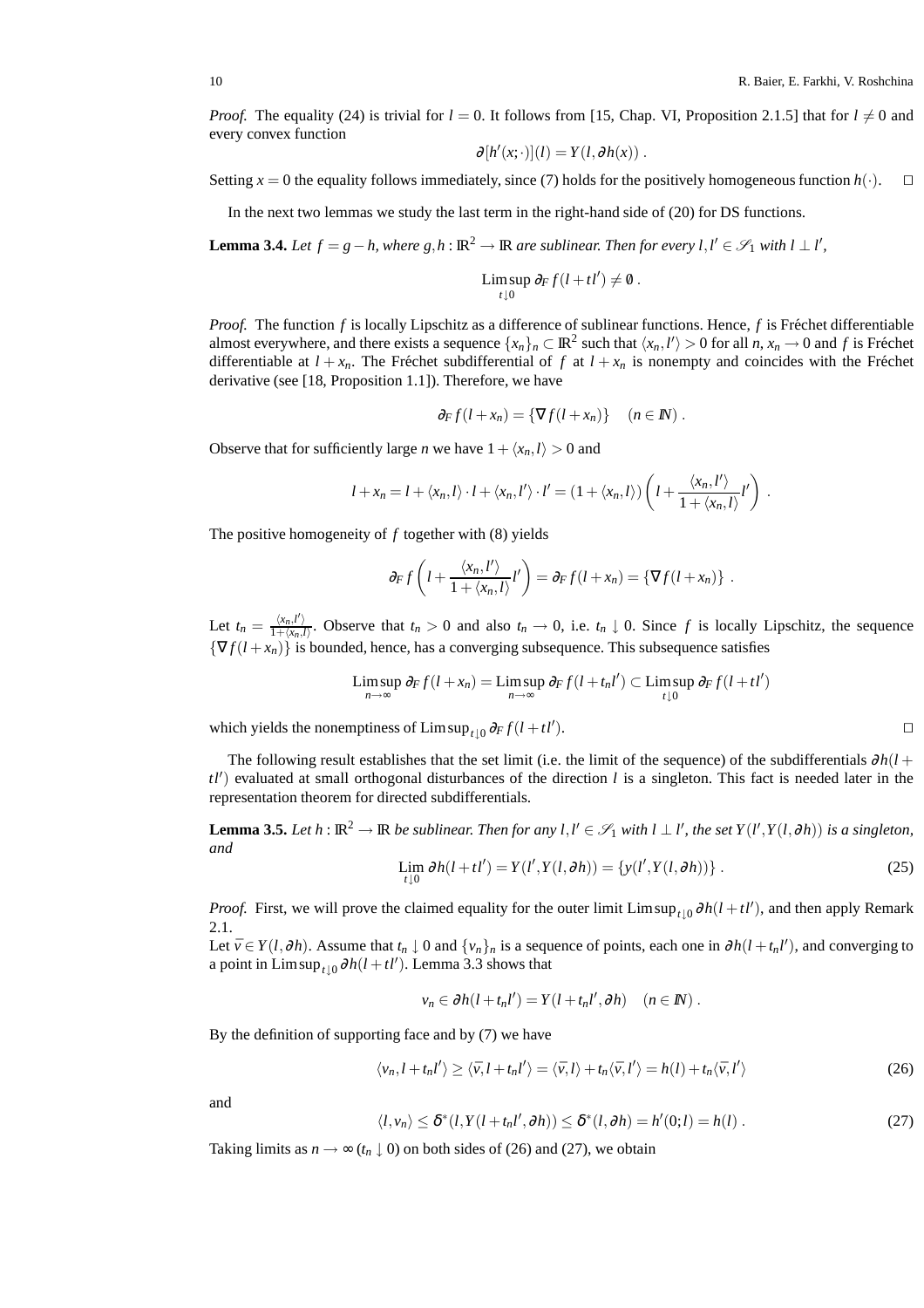$$
\lim_{n \to \infty} \langle v_n, l \rangle = h(l) \,. \tag{28}
$$

Let  $\tilde{v} \in Y(l', Y(l, \partial h))$ . Observe that  $\tilde{v} \in Y(l, \partial h) \subset \partial h$ ,  $v_n \in Y(l + t_n l', \partial h)$  and

$$
\langle v_n, l + t_n l' \rangle = \langle v_n, l \rangle + t_n \langle v_n, l' \rangle \le \langle \tilde{v}, l \rangle + t_n \langle v_n, l' \rangle \,, \tag{29}
$$

$$
\langle v_n, l + t_n l' \rangle \ge \langle \tilde{v}, l + t_n l' \rangle = \langle \tilde{v}, l \rangle + t_n \langle \tilde{v}, l' \rangle. \tag{30}
$$

Subtracting (30) from (29), we have  $\langle v_n, l' \rangle \ge \langle \tilde{v}, l' \rangle$ . Thus for any cluster point  $\hat{v} \in \text{Limsup}_{t \downarrow 0} \partial h(l + tl')$  of the sequence  $\{v_n\}_n$ , we have

$$
\langle \hat{\mathbf{v}}, l' \rangle \ge \langle \tilde{\mathbf{v}}, l' \rangle. \tag{31}
$$

Since  $Y(\cdot, \partial h)$  is upper semicontinuous and has closed values, it follows from (24) and  $v_n \in Y(l + t_n l', \partial h)$  that  $\hat{v}$  ∈ *Y*(*l*, $\partial h$ ). Hence,  $\hat{v}$  ∈ *Y*(*l'*,*Y*(*l*, $\partial h$ )) by (31) and the inclusion "⊂" in (25) is proved with the outer limit in the left-hand side.

Assume now that  $Y(l', Y(l, \partial h))$  contains two different points  $\tilde{v}_1, \tilde{v}_2$ . Clearly,

$$
\langle l', \tilde{v}_1 \rangle = \langle l', \tilde{v}_2 \rangle = \delta^*(l', Y(l, \partial h)), \langle l, \tilde{v}_1 \rangle = \langle l, \tilde{v}_2 \rangle = \delta^*(l, \partial h).
$$

For any  $\eta \in \mathbb{R}^2$  the representation  $\eta = \langle \eta, l \rangle \cdot l + \langle \eta, l' \rangle \cdot l'$  is valid, therefore

$$
\langle \eta\,, \tilde v_1 - \tilde v_2\rangle = \langle \eta\,, l\rangle \cdot \langle l, \tilde v_1 - \tilde v_2\rangle + \langle \eta\,, l'\rangle \cdot \langle l', \tilde v_1 - \tilde v_2\rangle = 0\;,
$$

which contradicts the assumption that the points are different.

Hence, the right-hand side in (25) is just a singleton and the equality follows by the non-emptiness of the left-hand side guaranteed by Lemma 3.4, Equ. (12) and Remark 2.1. □

Thus, (25) in the above lemma can be reformulated with the notation (5) as

$$
\lim_{t \downarrow 0} \partial h(l + t l') = \{ d_h(l; l') \} . \tag{32}
$$

The previous lemma will be generalized to DC functions. The following lemma states an explicit formula for the third term appearing in the right-hand side of (20) in Proposition 3.1.

**Lemma 3.6.** Let  $f = g - h$ , where  $g, h : \mathbb{R}^2 \to \mathbb{R}$  are sublinear. Then for every  $l, l' \in \mathscr{S}_1$ ,  $l' \perp l$  the outer limit  $\limsup_{t\downarrow 0} \frac{\partial_F f(l+tl')}{\partial s}$  *is a singleton, and* 

$$
\limsup_{t \downarrow 0} \partial_F f(l + tl') = \{ y(l', Y(l, \partial g)) - y(l', Y(l, \partial h)) \}.
$$
\n(33)

*Proof.* Let

$$
u \in \limsup_{t \downarrow 0} \partial_F f(l + tl') .
$$

Then there exist sequences  $\{u_n\}$ ,  $\{t_n\}$ ,  $u_n \to u$ ,  $t_n \downarrow 0$  such that  $u_n \in \partial_F f(l + t_n l')$ . By Lemma 3.2 we have

$$
\partial_F f(l + t_n l') = \partial g(l + t_n l') \stackrel{*}{\sim} \partial h(l + t_n l') \quad (n \in \mathbb{N}).
$$

Therefore, for all  $n \in \mathbb{N}$  there are

$$
v_n \in \partial g(l + t_n l')
$$
 and  $w_n \in \partial h(l + t_n l')$ 

such that  $u_n = v_n - w_n$ .

Since  $\{v_n\}$  and  $\{w_n\}$  are bounded (as they belong to the corresponding upper semicontinuous subdifferentials of *g* and *h*), the sets Limsup<sub>*n*→∞</sub>{*v<sub>n</sub>*} and Limsup<sub>*n*→∞</sub>{*w<sub>n</sub>*} of cluster points of the corresponding sequences are nonempty. Moreover, by Lemma 3.5 we have

$$
\limsup_{n \to \infty} \{v_n\} \subset \limsup_{n \to \infty} \partial g(l + t_n l') = \lim_{n \to \infty} \partial g(l + t_n l') = \{d_g(l; l')\},
$$
  
\n
$$
\limsup_{n \to \infty} \{w_n\} \subset \limsup_{n \to \infty} \partial h(l + t_n l') = \lim_{n \to \infty} \partial h(l + t_n l') = \{d_h(l; l')\},
$$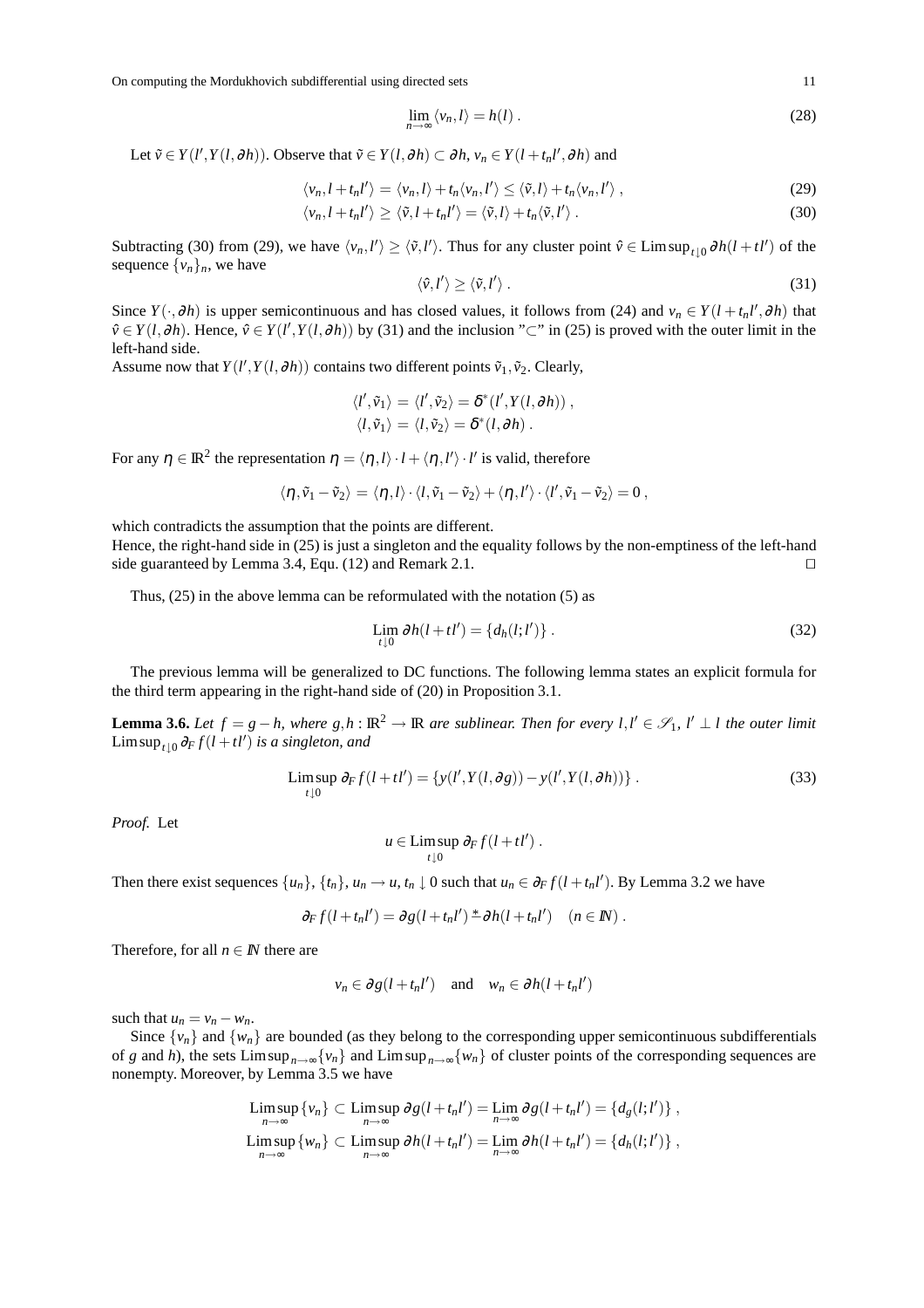where we have used the notation  $(5)$ . Hence the sequences  $\{v_n\}$  and  $\{w_n\}$  converge and have unique cluster points. Therefore

$$
u = \lim_{n \to \infty} u_n = \lim_{n \to \infty} v_n - \lim_{n \to \infty} w_n = d_g(l; l') - d_h(l; l') .
$$

Since *u* is arbitrary, we have

$$
\limsup_{t\downarrow 0} \partial_F f(l + tl') \subset \{d_g(l; l') - d_h(l; l')\}.
$$
\n(34)

Applying Lemma 3.4,

Lim sup  $\partial_F f(l + t l') \neq \emptyset$ *t*↓0

holds and we obtain (33) from (34). □

For the convenience of the reader, we include a full proof for the explicit formula of the subdifferential of a sublinear function with the help of two collinear directions orthogonal to the supporting face in Lemma 3.3, although this geometric fact is rather obvious.

**Lemma 3.7.** Let  $h : \mathbb{R}^2 \to \mathbb{R}$  be a sublinear function. Then for every  $l, l' \in \mathscr{S}_1$  with  $l' \perp l$ ,

$$
\partial h(l) = \mathrm{co}\{d_h(l; -l'), d_h(l; l')\}\;,
$$

*where we used again the notation (5).*

*Proof.* From Lemma 3.3 we know that

$$
\partial h(l) = Y(l, \partial h).
$$

Obviously,  $\text{co}\{d_h(l; -l'), d_h(l; l')\} \subset Y(l, \partial h)$ , and we only need to show the opposite inclusion. Assume that there exists  $v \in Y(l, \partial h)$  such that

$$
v \notin \mathrm{co}\{d_h(l; -l'), d_h(l; l')\}.
$$

Then by the separation theorem there exists  $\tilde{l} \in \mathbb{R}^2$  such that

$$
\langle v, \tilde{l} \rangle > \max \{ \langle d_h(l; -l'), \tilde{l} \rangle, \langle d_h(l; l'), \tilde{l} \rangle \} . \tag{35}
$$

Since the representation  $v = \langle v, l \rangle \cdot l + \langle v, l' \rangle \cdot l'$  holds, we can use  $v \in Y(l, \partial h)$  as well as (4) and (7) to observe that

$$
\langle \tilde{l}, v \rangle = \langle \tilde{l}, l \rangle \cdot \langle v, l \rangle + \langle \tilde{l}, l' \rangle \cdot \langle v, l' \rangle = \langle \tilde{l}, l \rangle \cdot h(l) + \langle \tilde{l}, l' \rangle \cdot \langle v, l' \rangle.
$$

Using  $d_h(l; l') \in Y(l, \partial h)$  twice, the equality  $h(l) = \langle d_h(l, l'), l \rangle$  follows, if  $\langle \tilde{l}, l' \rangle \ge 0$ , as well as

$$
\langle \tilde{l}, v \rangle \leq \langle \tilde{l}, l \rangle \cdot h(l) + \langle \tilde{l}, l' \rangle \cdot \langle d_h(l; l'), l' \rangle = \langle d_h(l; l'), \tilde{l} \rangle \leq \max\{\langle d_h(l; -l'), \tilde{l} \rangle, \langle d_h(l; l'), \tilde{l} \rangle\}.
$$
 (36)

Analogously, if  $\langle \tilde{l}, l' \rangle < 0$ , the following estimate is valid due to  $h(l) = \langle d_h(l, -l'), l \rangle$ :

$$
\langle \tilde{l}, v \rangle \le \langle \tilde{l}, l \rangle \cdot h(l) - \langle \tilde{l}, l' \rangle \cdot \langle d_h(l; -l'), -l' \rangle = \langle d_h(l; -l'), \tilde{l} \rangle \le \max\{\langle d_h(l; -l'), \tilde{l} \rangle, \langle d_h(l; l'), \tilde{l} \rangle\}
$$
(37)

Clearly, (36) resp. (37) contradict (35), hence our assumption is wrong. ⊓⊔

The next two lemmas will be used in the further theorems. The first one connects the first component of the embedding (17) of convex sets into the space of directed sets to the interval which coincides with the projection of the line segment from Lemma 3.7. In the embedding the natural projection  $\pi_{1,2}$  and the rotation  $R_{2,l}$  in [2] are used.

**Lemma 3.8.** *Let h* :  $\mathbb{R}^2 \to \mathbb{R}$  *be sublinear,*  $l \in \mathcal{S}_1$  *and*  $l' = R_{2,l}^T e^l$ *. Then, the embedding in (17) satisfies* 

$$
\pi_{1,2}R_{2,l}(Y(l, \partial h) - h(l)l) = [\langle d_h(l; -l'), l' \rangle, \langle d_h(l;l'), l' \rangle],
$$

*where we used again the notation (5).*

*Proof.* Observe that  $l \perp l'$ , so that Lemmas 3.3 and 3.7 apply with

$$
Y(l, \partial h) = \text{co}\{d_h(l; -l'), d_h(l; l')\} \,. \tag{38}
$$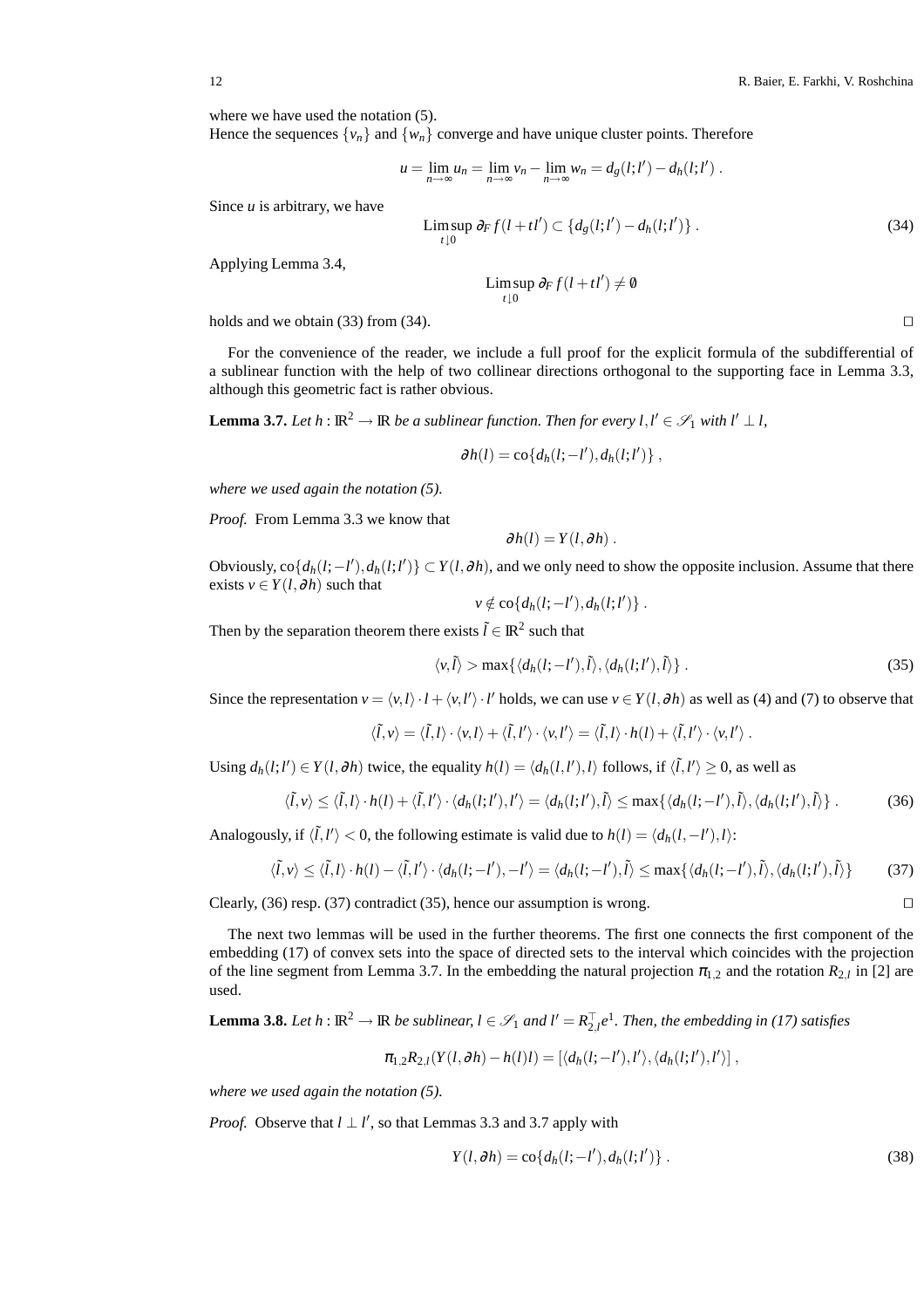Since  $h(l) = \langle d_h(l; \pm l'), l \rangle$ , the following representation holds:

$$
d_h(l; \pm l') = \langle d_h(l; \pm l'), l' \rangle \cdot l' + \langle d_h(l; \pm l'), l \rangle \cdot l = \langle d_h(l; \pm l'), l' \rangle \cdot l' + h(l)l \tag{39}
$$

Therefore,

$$
\pi_{1,2}R_{2,l}(Y(l, \partial h) - h(l)l) = \pi_{1,2}R_{2,l}(\text{co}\{d_h(l; -l'), d_h(l; l')\} - h(l)l) \quad \text{(by (38))}
$$
\n
$$
= \pi_{1,2}R_{2,l}(\text{co}\{d_h(l; -l') - h(l)l, d_h(l; l') - h(l)l\})
$$
\n
$$
= \pi_{1,2}R_{2,l}(\text{co}\{\langle d_h(l; -l'), l'\rangle l', \langle d_h(l; l'), l'\rangle l'\}) \quad \text{(by (39))}
$$
\n
$$
= \text{co}\{\pi_{1,2}R_{2,l}\langle d_h(l; -l'), l'\rangle l', \pi_{1,2}R_{2,l}\langle d_h(l; l'), l'\rangle l'\}
$$
\n
$$
= \text{co}\{\langle d_h(l; -l'), l'\rangle \cdot \pi_{1,2}R_{2,l}l', \langle d_h(l; l'), l'\rangle \cdot \pi_{1,2}R_{2,l}l'\}
$$
\n
$$
= \text{co}\{\langle d_h(l; -l'), l'\rangle, \langle d_h(l; l'), l'\rangle\}
$$
\n
$$
= [\langle d_h(l; -l'), l'\rangle, \langle d_h(l; l'), l'\rangle] \quad \text{(as } \langle d_h(l; -l'), l'\rangle \leq \langle d_h(l; l'), l'\rangle\}.
$$

The following lemma generalizes Lemma 3.8 to DS functions. To study the result of the embedded difference of subdifferentials, the convex sets in the first component of the embedding (17) can be calculated with the help of the two endpoints of the interval.

**Lemma 3.9.** *Let*  $f = g - h$ , where  $g, h : \mathbb{R}^2 \to \mathbb{R}$  *are sublinear. Consider*  $l \in \mathcal{S}_1$  *and the orthogonal vector*  $l' =$  $R_{2,l}^\top e^1$ *. Then* 

$$
\pi_{1,2}R_{2,l}(D^-(l)-f(l)l) = \langle d_g(l;-l') - d_h(l;-l'),l' \rangle,
$$
  

$$
\pi_{1,2}R_{2,l}(D^+(l)-f(l)l) = \langle d_g(l;l') - d_h(l;l'),l' \rangle,
$$

*where the notation (5) and*

$$
D^{-}(l) := \limsup_{t \downarrow 0} \partial_F f(l - t l') \quad \text{and} \quad D^{+}(l) := \limsup_{t \downarrow 0} \partial_F f(l + t l')
$$

*are used.*

*Proof.* Clearly,  $l \perp l'$ . By Lemma 3.6 the two sets

$$
D^{-}(l) = d_g(l; -l') - d_h(l; -l') , \quad D^{+}(l) = d_g(l; l') - d_h(l; l')
$$

are singletons and  $d_g(l; \pm l') \in Y(l, \partial g)$ ,  $d_h(l; \pm l') \in Y(l, \partial h)$ . Therefore,

$$
\pi_{1,2}R_{2,l}(D^-(l) - f(l)l) = \pi_{1,2}R_{2,l}(D^-(l) - f(l)l)
$$
  
\n
$$
= \pi_{1,2}R_{2,l}(d_g(l; -l') - d_h(l; -l') - f(l)l)
$$
  
\n
$$
= \pi_{1,2}R_{2,l}(\langle d_g(l; -l') - d_h(l; -l'),l'\rangle l'
$$
  
\n
$$
+ \langle d_g(l; -l') - d_h(l; -l'),l\rangle l - f(l)l)
$$
  
\n
$$
= \pi_{1,2}R_{2,l}(\langle d_g(l; -l') - d_h(l; -l'),l'\rangle l' + (g(l) - h(l))l - f(l)l)
$$
  
\n
$$
= \pi_{1,2}R_{2,l}(\langle d_g(l; -l') - d_h(l; -l'),l'\rangle l')
$$
  
\n
$$
= \langle d_g(l; -l') - d_h(l; -l'),l'\rangle \cdot \pi_{1,2}R_{2,l}l'
$$
  
\n
$$
= \langle d_g(l; -l') - d_h(l; -l'),l'\rangle \cdot \pi_{1,2}R_{2,l}R_{2,l}^{-1}e^{1}
$$
  
\n
$$
= \langle d_g(l; -l') - d_h(l; -l'),l'\rangle
$$

and analogously

$$
\pi_{1,2}R_{2,l}(D^+(l)-f(l)l)=\langle d_g(l;l')-d_h(l;l'),l'\rangle.
$$

⊓⊔

We apply the two lemmas above to represent the directed subdifferential of a positively homogeneous DC function in  $\mathbb{R}^2$  with the help of outer limits of Fréchet subdifferential. The unique supporting points calculated in Lemma 3.9 are used to determine the (one-dimensional) first component of the directed subdifferential.

⊓⊔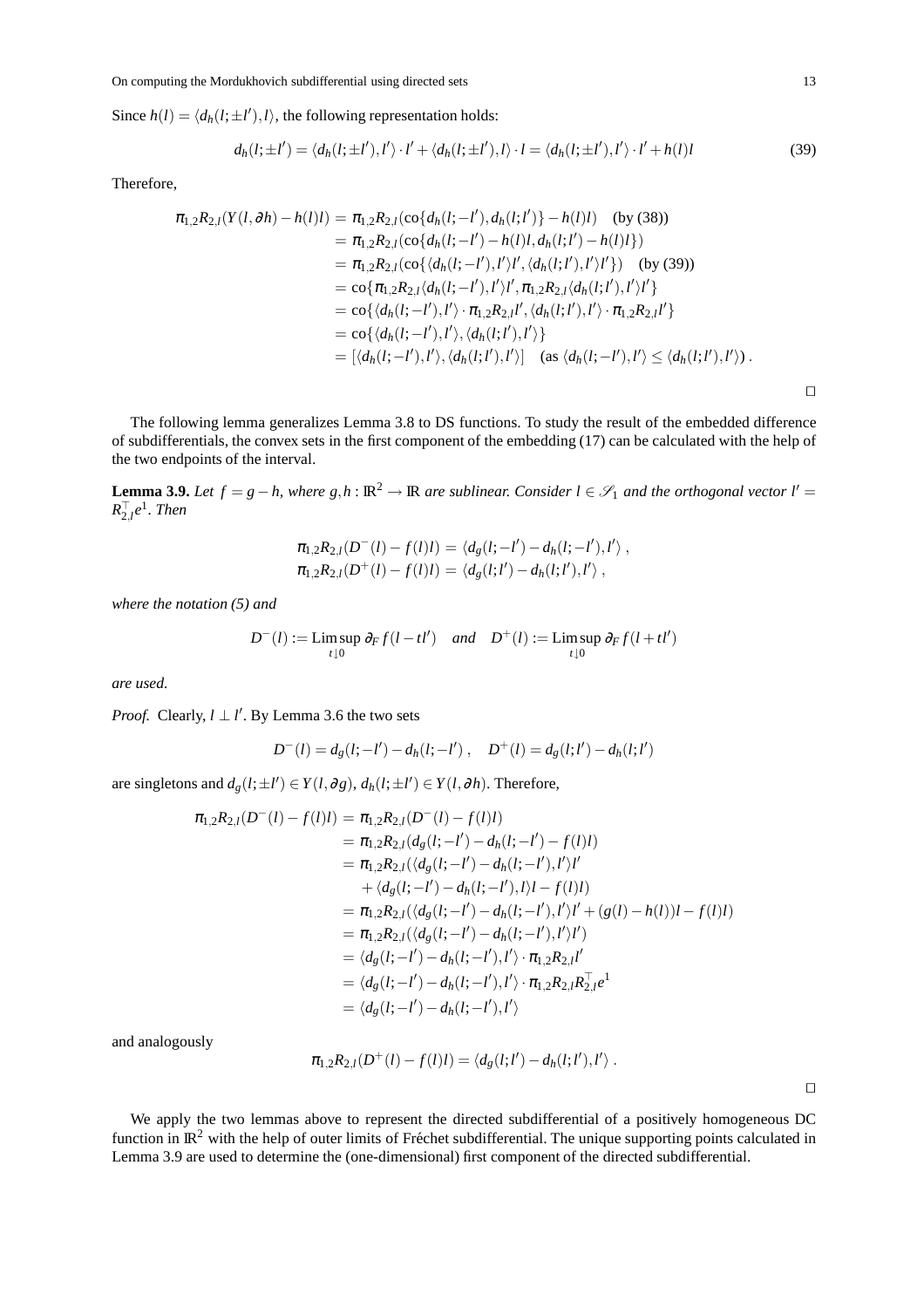**Lemma 3.10.**  $f = g - h$ ,  $g, h : \mathbb{R}^2 \to \mathbb{R}$ , sublinear. Then, using the notation (5),

$$
\overrightarrow{\partial} f(0) = (\overrightarrow{[\langle d_g(l;-l') - d_h(l;-l'), l' \rangle, \langle d_g(l;l') - d_h(l;l'), l' \rangle]}, f(l))_{l \in \mathcal{S}_1}
$$

*with*  $l' = l'(l) = R_{2,l}^\top e^1$ .

*Proof.* Observe that  $\delta^*(l, \partial g) = g'(0; l) = g(l)$  by (4) and Lemma 2.2 and therefore,

$$
\overrightarrow{\partial} f = J_2(\partial g) - J_2(\partial h) \quad \text{(by definition)}
$$
\n
$$
= (J_1(\pi_{1,2}R_{2,l}(Y(l,\partial g) - g(l)l)), g(l))_{l \in \mathscr{S}_1}
$$
\n
$$
- (J_1(\pi_{1,2}R_{2,l}(Y(l,\partial h) - h(l)l)), h(l))_{l \in \mathscr{S}_1} \quad \text{(by definition)}
$$
\n
$$
= (J_1([\langle d_g(l;-l'),l'\rangle, \langle d_g(l;l'),l'\rangle]) - J_1([\langle d_h(l;-l'),l'\rangle, \langle d_h(l;l'),l'\rangle]), g(l) - h(l))_{l \in \mathscr{S}_1}
$$
\n
$$
\text{(by Lemma 3.8)}
$$
\n
$$
= ([\langle d_g(l;-l'),l'\rangle, \langle d_g(l;l'),l'\rangle)] - [\langle d_h(l;-l'),l'\rangle, \langle d_h(l;l'),l'\rangle], f(l))_{l \in \mathscr{S}_1}
$$
\n
$$
= ([\langle d_g(l;-l'),l'\rangle - \langle d_h(l;-l'),l'\rangle, \langle d_g(l;l'),l'\rangle - \langle d_h(l;l'),l'\rangle], f(l))_{l \in \mathscr{S}_1}.
$$

As a first main result, we connect the representation of the directed subdifferential to outer limits of Fréchet subdifferentials.

**Theorem 3.11.** *Let*  $g, h : \mathbb{R}^2 \to \mathbb{R}$  *be sublinear functions, and let*  $f = g - h$ . *Then the directed subdifferential of*  $f$ *at zero*  $\overrightarrow{A} = (\overrightarrow{A_1}(l), a_2(l))_{l \in \mathscr{S}_1}$  can be constructed via limits of Fréchet normals as follows: for every  $l \in \mathscr{S}_1$  let

$$
f_2(l) := f(l), \quad \overrightarrow{F_1}(l) := \left[ \overline{\pi_{1,2} R_{2,l} \left( D^-(l) - f(l)l \right), \pi_{1,2} R_{2,l} \left( D^+(l) - f(l)l \right)} \right],\tag{40}
$$

where  $D^{-}(l) := \text{Lim}\sup_{t\downarrow 0} \partial_F f(l - t l'), \quad D^{+}(l) := \text{Lim}\sup_{t\downarrow 0} \partial_F f(l + t l'),$  and  $l' := R_{2,l}^{\top} e^1$ . *Then,*  $\overrightarrow{F} = (\overrightarrow{F_1}(l), f_2(l))_{l \in \mathscr{S}_1}$  *coincides with*  $\overrightarrow{A} = \overrightarrow{\partial} f(0)$ *.* 

*Proof.* By Lemma 3.9

$$
\pi_{1,2}R_{2,l}(D^-(l)-f(l)l) = \langle d_g(l; -l') - d_h(l; -l'), l' \rangle,
$$
  

$$
\pi_{1,2}R_{2,l}(D^+(l)-f(l)l) = \langle d_g(l;l') - d_h(l;l'), l' \rangle,
$$

where we used again the notation (5). Therefore,

$$
\overrightarrow{F} = (\overrightarrow{[\langle d_g(l;-l') - d_h(l;-l'),l'\rangle, \langle d_g(l;l') - d_h(l;l'),l'\rangle]}, f(l))_{l \in \mathscr{S}_1},
$$

which coincides with the directed subdifferential  $\overrightarrow{A}$  of *f* by Lemma 3.10. □

The equality for the Fréchet subdifferential in the next lemma will be used to explicitly calculate the second term appearing in the right-hand side of (20) in Proposition 3.1. Geometrically, this fact is easy to believe so the reader may skip the technical proof.

**Lemma 3.12.** *Let*  $f = g - h$ , where  $g, h : \mathbb{R}^2 \to \mathbb{R}$  *are sublinear. Then for every*  $l \in \mathcal{S}_1$ 

$$
\partial_F f(l) = \partial_g(l) \stackrel{*}{=} \partial h(l) = \text{co}\{d_g(l; -l'), d_g(l; l')\} \stackrel{*}{=} \text{co}\{d_h(l; -l'), d_h(l; l')\}
$$
\n
$$
= \begin{cases}\n\text{co}\{d_g(l; -l') - d_h(l; -l'), d_g(l; l') - d_h(l; l')\}, & \text{if case 1 holds,} \\
0, & \text{if case 2 holds,}\n\end{cases}
$$

where we used again the notation (5) and  $l' = R_{2,l}^{\top}e^l$ . Case 1 holds, if

$$
\langle d_g(l;-l') - d_h(l;-l'),l'\rangle \leq \langle d_g(l;l') - d_h(l;l'),l'\rangle
$$

*and case 2 is given, if the inequality "*>*" holds.*

⊓⊔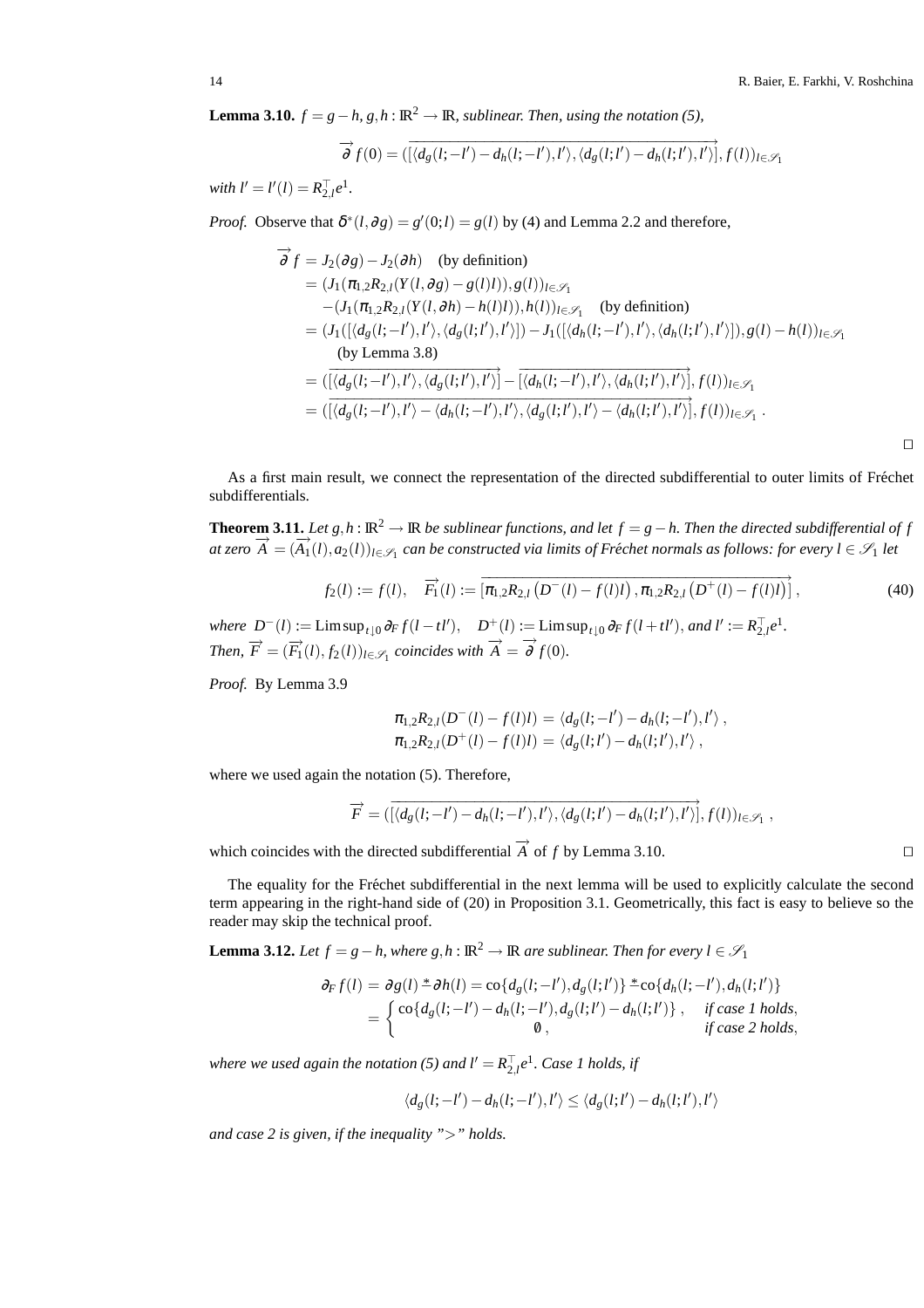*Proof.* Lemmas 3.3 and 3.7 show that

$$
\partial g(l) = Y(l, \partial g) = \text{co}\lbrace d_g(l; -l'), d_g(l; l') \rbrace ,
$$
  

$$
\partial h(l) = Y(l, \partial h) = \text{co}\lbrace d_h(l; -l'), d_h(l; l') \rbrace ,
$$

since  $l \perp l'$ . Clearly, for all  $v \in \partial g(l)$  and  $w \in \partial h(l)$ , (4) and (7) apply, i.e.

$$
\langle l, v \rangle = \delta^*(l, \partial g) = g'(0; l) = g(l),
$$
  

$$
\langle l, w \rangle = \delta^*(l, \partial h) = h'(0; l) = h(l)
$$

and especially,

$$
\langle l, d_g(l; \pm l') \rangle = g(l) , \quad \langle l, d_h(l; \pm l') \rangle = h(l) . \tag{41}
$$

It holds that

$$
\begin{aligned}\n\partial g(l) &= \cos\{d_g(l; -l') - g(l)l, d_g(l; l') - g(l)l\} + g(l)l \\
&= \cos\{\langle d_g(l; -l'), l' \rangle \cdot l', \langle d_g(l; l'), l' \rangle \cdot l'\} + g(l)l, \\
\partial h(l) &= \cos\{d_h(l; -l') - h(l)l, d_h(l; l') - h(l)l\} + h(l)l \\
&= \cos\{\langle d_h(l; -l'), l' \rangle \cdot l', \langle d_h(l; l'), l' \rangle \cdot l'\} + h(l)l, \\
\partial g(l) - g(l)l &= \cos\{\langle d_g(l; -l'), l' \rangle \cdot l', \langle d_g(l; l'), l' \rangle \cdot l'\}, \\
\partial h(l) - h(l)l &= \cos\{\langle d_h(l; -l'), l' \rangle \cdot l', \langle d_h(l; l'), l' \rangle \cdot l'\}.\n\end{aligned}
$$

Let us denote for abbreviation

$$
\mu_1 := \langle d_g(l; -l'), l' \rangle, \quad \mu_2 := \langle d_g(l; l'), l' \rangle, \nu_1 := \langle d_h(l; -l'), l' \rangle, \quad \nu_2 := \langle d_h(l; l'), l' \rangle.
$$

Since  $d_g(l; l') \in y(l', Y(l, \partial g))$  and  $d_h(l; l') \in y(l', Y(l, \partial h))$ , we have the ordering

$$
\mu_1 \leq \mu_2 \quad \text{and} \quad v_1 \leq v_2 \, .
$$

Let us study the scalar product of  $u \in (\partial g(l) - g(l)l) * (\partial h(l) - h(l)l)$  and  $\eta \in \mathbb{R}^n$ :

$$
\langle \eta, u \rangle \leq \delta^*(\eta, \text{co}\{\mu_1 l', \mu_2 l'\}) - \delta^*(\eta, \text{co}\{v_1 l', v_2 l'\})
$$
  
= max{ $\langle \eta, \mu_1 l' \rangle, \langle \eta, \mu_2 l' \rangle\}$  - max{ $\langle \eta, v_1 l' \rangle, \langle \eta, v_2 l' \rangle\}$   
= max{ $\mu_1 \cdot \langle \eta, l' \rangle, \mu_2 \cdot \langle \eta, l' \rangle$ } - max{ $v_1 \cdot \langle \eta, l' \rangle, v_2 \cdot \langle \eta, l' \rangle$ }

Both shifted line segments are spanned by the vector *l'*, hence the geometric difference lies also in this span which is demonstrated by setting  $\eta = \pm l$  in the above inequality:

$$
\langle l, u \rangle \le 0 - 0 = 0, \quad \langle -l, u \rangle \le 0 - 0 = 0
$$

Hence,  $\langle l, u \rangle = 0$ . Let us study the scalar product in the orthogonal directions *l'* and  $-l'$ .

$$
\langle l', u \rangle \le \max\{\mu_1, \mu_2\} - \max\{v_1, v_2\} = \mu_2 - v_2 , \qquad (42)
$$

$$
\langle -l', u \rangle \le \max\{-\mu_1, -\mu_2\} - \max\{-\nu_1, -\nu_2\} = -\mu_1 + \nu_1 \tag{43}
$$

Assume that  $v_2 - v_1 > \mu_2 - \mu_1$  and that  $u \in \mathbb{R}^n$  exists with  $u \in (\partial g(l) - g(l)l) * (\partial h(l) - h(l)l)$ . Then, equations (42) and (43) yield the contradiction

$$
\mu_1-\nu_1\leq \langle l',u\rangle\leq \mu_2-\nu_2\ ,\quad\text{i.e.}\quad \nu_2-\nu_1\leq \mu_2-\mu_1\ .
$$

Now assume that

$$
v_2 - v_1 \le \mu_2 - \mu_1 \tag{44}
$$

We will show that

 $M_1 = M_2$ 

holds for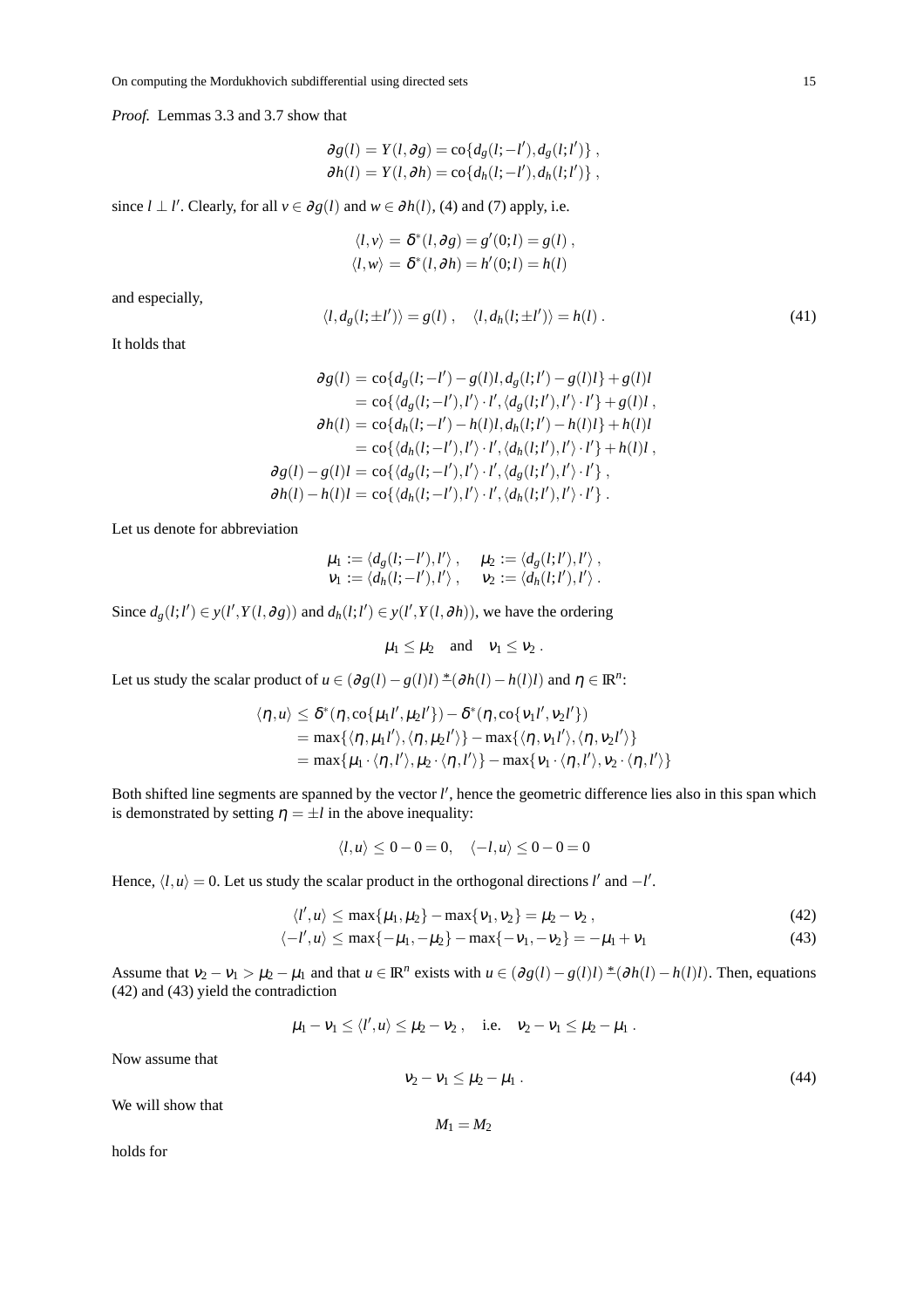16 R. Baier, E. Farkhi, V. Roshchina

$$
M_1 := (\text{co}\{\mu_1,\mu_2\}\cdot l')^* (\text{co}\{\nu_1,\nu_2\}\cdot l') , \quad M_2 := \text{co}\{\mu_1-\nu_1,\mu_2-\nu_2\}\cdot l'.
$$

 $C$ ": Let  $\eta \in \mathbb{R}^n$ . Using  $\langle l, u \rangle = 0$  and the orthonormal basis  $\{l, l'\}$ , we get  $\eta = \langle \eta, l \rangle \cdot l + \langle \eta, l' \rangle \cdot l'$  and

$$
\delta^*(\eta, M_1) = \max_{u \in M_1} \langle \eta, u \rangle = \max_{u \in M_1} \left( \langle \eta, l \rangle \cdot \langle l, u \rangle + \langle \eta, l' \rangle \cdot \langle l', u \rangle \right)
$$
  
\n
$$
= \langle \eta, l' \rangle \cdot \delta^*(l', M_1) \le \langle \eta, l' \rangle \cdot (\mu_2 - \nu_2) \quad \text{(by (42))}
$$
  
\n
$$
= \langle \eta, l' \rangle \cdot \max_{\alpha \in [\mu_1 - \nu_1, \mu_2 - \nu_2]} \langle l', \alpha \cdot l' \rangle
$$
  
\n
$$
= \max_{\alpha \in [\mu_1 - \nu_1, \mu_2 - \nu_2]} \langle \langle \eta, l \rangle \cdot \langle l, \alpha \cdot l' \rangle + \langle \eta, l' \rangle \cdot \langle l', \alpha \cdot l' \rangle \rangle
$$
  
\n
$$
= \max_{\alpha \in [\mu_1 - \nu_1, \mu_2 - \nu_2]} \langle \eta, \alpha \cdot l' \rangle = \max_{u \in M_2} \langle \eta, u \rangle = \delta^*(\eta, M_2)
$$

which shows that  $M_1 \subset M_2$ .

" $\supset$ ": Let us first show that  $(\mu_1 - \nu_1)l' \in M_1$ . Since (44) and  $\mu_1 - \nu_1 + \nu_2 \le \mu_2$  hold,

$$
(\mu_1 - \nu_1)l' + \cos{\nu_1, \nu_2} \cdot l' = (\mu_1 - \nu_1)l' + \cos{\nu_1 l', \nu_2 l'}
$$
  
=  $\cos{\mu_1 - \nu_1}l' + \nu_1 l', (\mu_1 - \nu_1)l' + \nu_2 l'}$   
=  $\cos{\mu_1 l', (\mu_1 - \nu_1 + \nu_2) l'} = \cos{\mu_1, (\mu_1 - \nu_1 + \nu_2)} \cdot l'$   
 $\subset \cos{\mu_1, \mu_2} \cdot l',$ 

Hence, the first endpoint of the line segment  $M_2$  lies in  $M_1$ :

$$
(\mu_1 - \nu_1)l' \in (\text{co}\{\mu_1, \mu_2\} \cdot l')^* (\text{co}\{\nu_1, \nu_2\} \cdot l') = M_1
$$

Now, we proceed similarly with the second endpoint  $(\mu_2 - \nu_2)l'$ . Since (44) and  $\mu_2 - \nu_2 + \nu_1 \ge \mu_1$  is valid,

$$
(\mu_2 - v_2)l' + \cos\{v_1, v_2\} \cdot l' = (\mu_2 - v_2)l' + \cos\{v_1l', v_2l'\}
$$
  
=  $\cos\{(\mu_2 - v_2)l' + v_1l', (\mu_2 - v_2)l' + v_2l'\}$   
=  $\cos\{(\mu_2 - v_2 + v_1)l', \mu_2l'\} = \cos\{(\mu_2 - v_2 + v_1), \mu_2\} \cdot l'$   
 $\subset \cos\{\mu_1, \mu_2\} \cdot l'.$ 

An immediate consequence is that the second endpoint of  $M_2$  also lies in  $M_1$ :

$$
(\mu_2 - \nu_2)l' \in (\text{co}\{\mu_1, \mu_2\} \cdot l')^* (\text{co}\{\nu_1, \nu_2\} \cdot l') = M_1
$$

Since  $M_1$  is convex, it follows that

$$
M_2 = \mathrm{co}\{(\mu_1 - \nu_1)l', (\mu_2 - \nu_2)l'\} \subset M_1.
$$

This equality for both sets is used to reformulate the geometric difference:

$$
\partial g(l) \stackrel{*}{\sim} \partial h(l) = (\partial g(l) - g(l)l) \stackrel{*}{\sim} (\partial h(l) - h(l)l) + f(l)l
$$
  
=  $(\text{co}\{\mu_1, \mu_2\} \cdot l') \stackrel{*}{\sim} (\text{co}\{v_1, v_2\} \cdot l') + f(l)l = \text{co}\{\mu_1 - v_1, \mu_2 - v_2\} \cdot l' + f(l)l$   
=  $\text{co}\{(\mu_1 - v_1)l' + f(l)l, (\mu_2 - v_2)l' + f(l)l\}$ 

Let us now calculate both endpoints of the line segment using (41):

$$
(\mu_1 - \nu_1)l' + f(l)l = (\langle d_g(l; - l'), l' \rangle - \langle d_h(l; - l'), l' \rangle) \cdot l' + g(l)l - h(l)l
$$
  
\n
$$
= (\langle d_g(l; - l'), l' \rangle \cdot l' + \langle d_g(l; - l'), l \rangle \cdot l)
$$
  
\n
$$
- (\langle d_h(l; - l'), l' \rangle \cdot l' + \langle d_h(l; - l'), l \rangle \cdot l)
$$
  
\n
$$
= d_g(l; - l') - d_h(l; - l'),
$$
  
\n
$$
(\mu_2 - \nu_2)l' + f(l)l = (\langle d_g(l; l'), l' \rangle - \langle d_h(l; l'), l' \rangle) \cdot l' + g(l)l - h(l)l
$$
  
\n
$$
= (\langle d_g(l; l'), l' \rangle \cdot l' + \langle d_g(l; l'), l \rangle \cdot l)
$$
  
\n
$$
- (\langle d_h(l; l'), l' \rangle \cdot l' + \langle d_h(l; l'), l \rangle \cdot l)
$$
  
\n
$$
= d_g(l; l') - d_h(l; l')
$$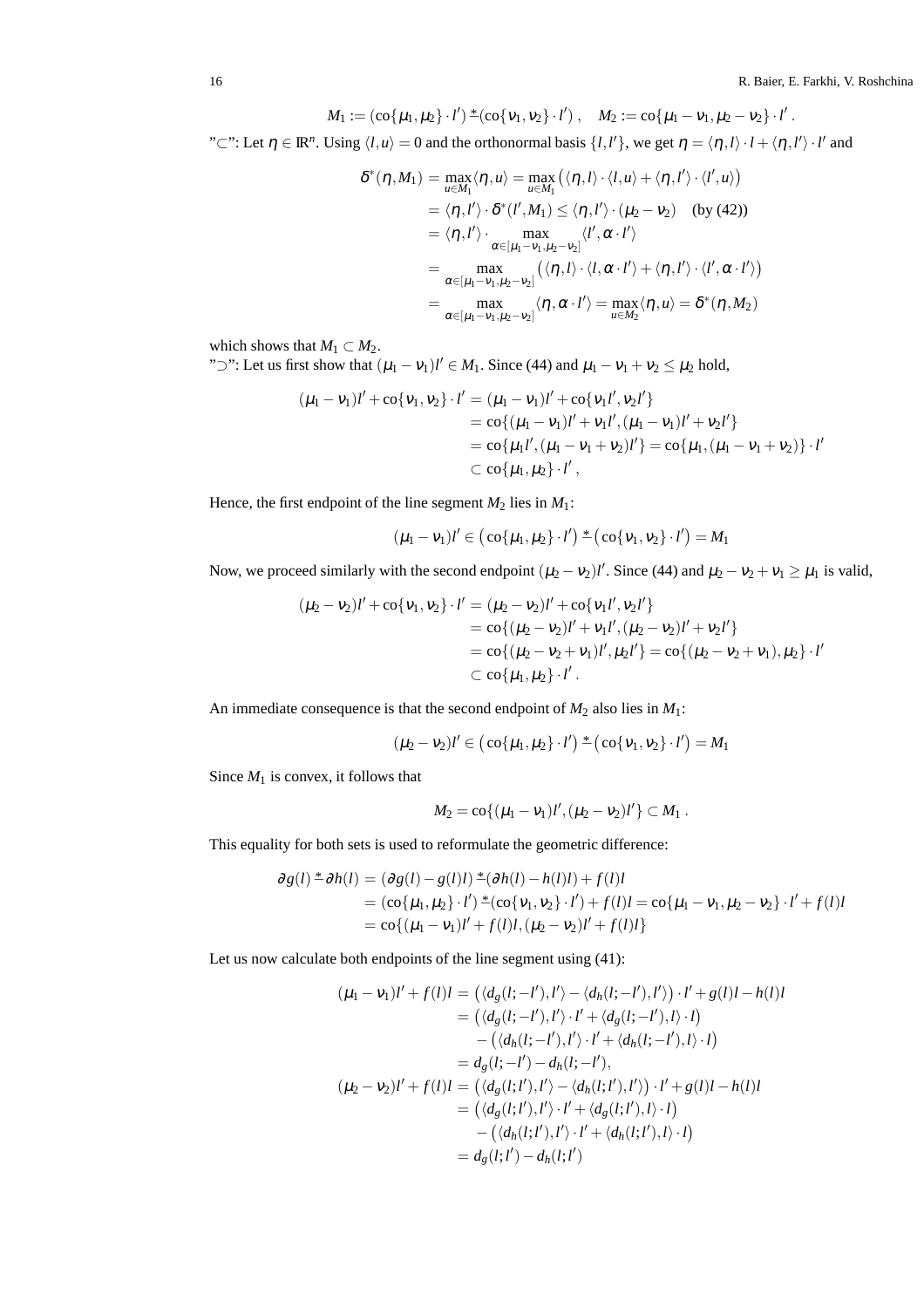This finally shows that

$$
\partial g(l)^* \partial h(l) = \text{co}\{d_g(l; -l') - d_h(l; -l'), d_g(l; l') - d_h(l; l')\}.
$$

The next main theorem shows that the Mordukhovich subdifferential of *f* at 0 can be represented via visualization parts from (18)–(19) of the directed subdifferential.

**Theorem 3.13.** Let  $f = g - h$ , where  $g,h : \mathbb{R}^2 \to \mathbb{R}$  are sublinear functions, and let  $\overrightarrow{A} = \overrightarrow{\partial} f(0)$  be the directed *subdifferential of f at* 0*. Then,*

$$
\partial_M f(0) = P_2(\overrightarrow{A}) \cup \bigcup_{l \in \mathscr{S}_1} Q_{2,l} \left( P_1(\overrightarrow{A_1}(l)) \cup \text{bd} N_1(\overrightarrow{A_1}(l)) \right) , \tag{45}
$$

*where* bd *denotes the boundary of a set in* **IR**, and  $Q_{2,l}(y) = R_{2,l}^T \pi_{1,2}^T(y) + a_2(l)$  *is the reprojection as in* [3].

*Proof.* First of all, observe that by Proposition 3.1

$$
\partial_M f(0) = \partial_F f(0) \cup \bigcup_{l \in \mathscr{S}_1} \left( \partial_F f(l) \cup \limsup_{t \downarrow 0} \partial_F f(l - t l') \cup \limsup_{t \downarrow 0} \partial_F f(l + t l') \right),\tag{46}
$$

where  $l' = R_{2,l}^{\top}e^{1}$ . The proof consists of three parts: Step 1: We will show that the positive part coincides with the Fréchet subdifferential at  $x = 0$ :

$$
\partial_F f(0) = P_2(\vec{A}) \tag{47}
$$

Step 2: We will conclude that the reprojected positive part is the second term in (46):

$$
\partial_F f(l) = \begin{cases} Q_{2,l} P_1(\overrightarrow{A_1}(l)), & \text{if } P_1(\overrightarrow{A_1}(l)) \neq 0, \\ 0, & \text{if } P_1(\overrightarrow{A_1}(l)) = 0 \end{cases}
$$
(48)

Step 3: We will prove the following equality for the reprojected boundary points:

$$
\limsup_{t\downarrow 0} \partial_F f(l - t l') \cup \limsup_{t\downarrow 0} \partial_F f(l + t l') = Q_{2,l}(\text{bd} P_1(\overrightarrow{A_1}(l)) \cup \text{bd} N_1(\overrightarrow{A_1}(l)))\tag{49}
$$

It is not difficult to see that Steps 1-3 together with (46) yield (45). **Step 1:** For the Fréchet subdifferential, Lemma 2.2 yields

$$
\partial_F f(0) = \{ v \, | \, \langle v, l \rangle \le f(l) \quad \forall l \in \mathcal{S}_1 \} \,. \tag{50}
$$

This equation can be compared with the definition of the positive part of the directed set:

$$
P_2(\overrightarrow{A}) = \{ v \in \mathbb{R}^2 \mid \langle v, l \rangle \le a_2(l) \quad \forall l \in \mathcal{S}_1 \}
$$
\n
$$
(51)
$$

Since  $a_2(l) = g(l) - h(l) = f(l)$ , from (50) and (51) we conclude (47). **Step 2:** By Lemma 3.12 for all  $l \in \mathcal{S}_1$  we have

$$
\partial_F f(l) = \begin{cases} \cos\{d_g(l; -l') - d_h(l; -l'), d_g(l; l') - d_h(l; l')\}, & \text{if case 1 of Lemma 3.12 holds,} \\ 0, & \text{if the opposite inequality holds,} \end{cases}
$$
(52)

where the notation  $(5)$  is again used.

At the same time, Lemma 3.10 yields for every  $l \in \mathcal{S}_1$ 

$$
P_1(\overrightarrow{A_1}(l)) = P_1([\langle d_g(l; - l') - d_h(l; - l'), l' \rangle, \langle d_g(l; l') - d_h(l; l'), l' \rangle])
$$
  
= 
$$
\begin{cases} [\langle d_g(l; - l') - d_h(l; - l'), l' \rangle, \langle d_g(l; l') - d_h(l; l'), l' \rangle], & \text{if case 1 of Lemma 3.12 holds,} \\ 0, & \text{if case 2 of Lemma 3.12 holds.} \end{cases}
$$
(53)

Observe that

⊓⊔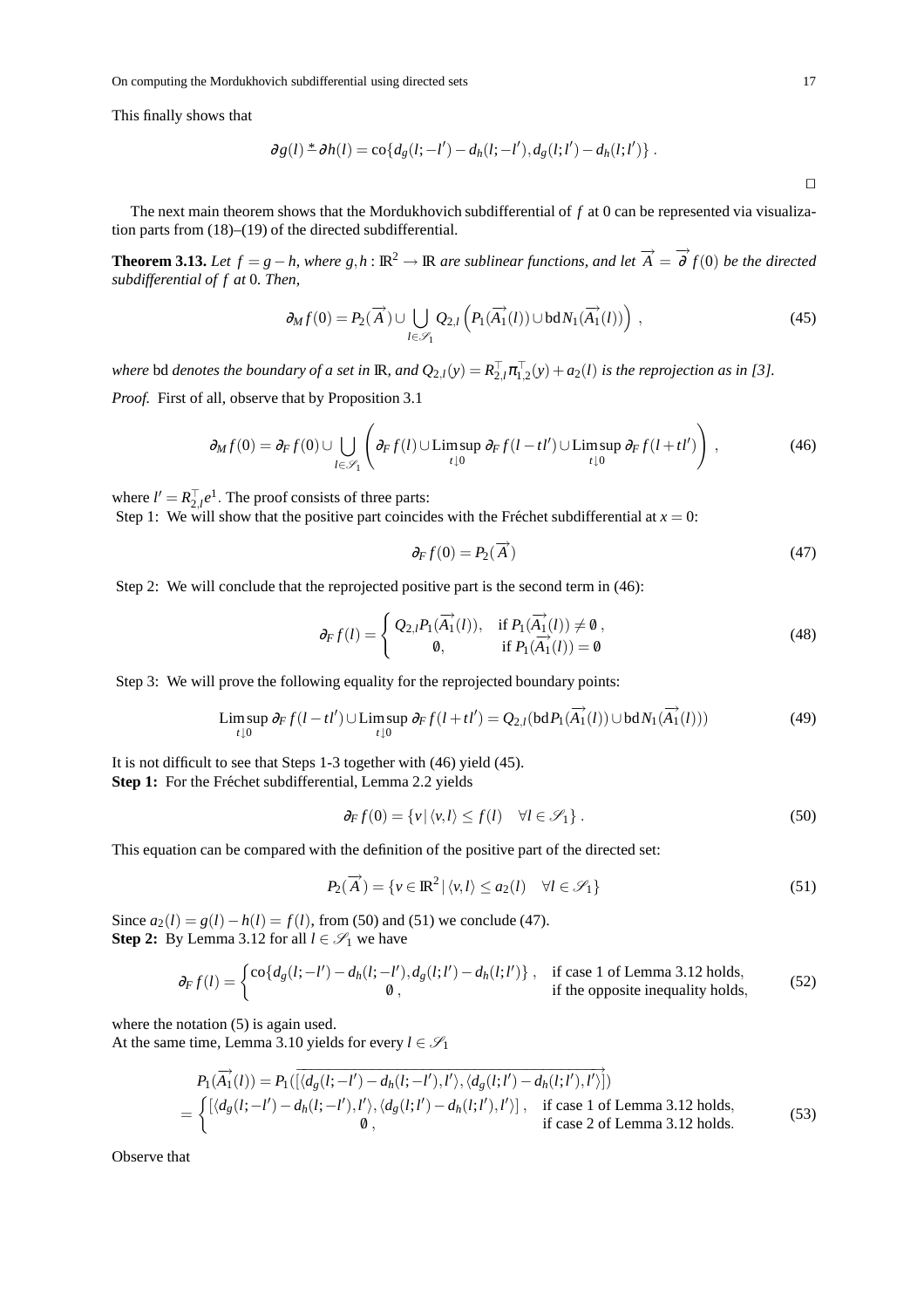$$
Q_{2,l}(\langle d_g(l; \pm l') - d_h(l; \pm l'), l' \rangle)
$$
\n
$$
= R_{2,l}^\top \pi_{1,2}^\top (\langle d_g(l; \pm l') - d_h(l; \pm l'), l' \rangle) + a_2(l)l
$$
\n
$$
= R_{2,l}^\top (\langle d_g(l; \pm l') - d_h(l; \pm l'), l' \rangle) e^1 + f(l)l
$$
\n
$$
= \langle d_g(l; \pm l') - d_h(l; \pm l'), l' \rangle \cdot l' + (g(l) - h(l))l
$$
\n
$$
= \langle d_g(l; \pm l'), l' \rangle \cdot l' + g(l)l - \langle d_h(l; \pm l'), l' \rangle \cdot l' - h(l)l
$$
\n
$$
= \langle d_g(l; \pm l'), l' \rangle \cdot l' + \langle d_g(l; \pm l'), l \rangle \cdot l
$$
\n
$$
- \langle d_h(l; \pm l'), l' \rangle \cdot l' - \langle d_h(l; \pm l'), l \rangle \cdot l
$$
\n
$$
= d_g(l; \pm l') - d_h(l; \pm l'),
$$
\n(15)

and hence

$$
Q_{2,l}\{ [\langle d_g(l; -l') - d_h(l; -l'), l' \rangle, \langle d_g(l; l') - d_h(l; l'), l' \rangle] \}
$$
  
=  $\text{co}\{d_g(l; -l') - d_h(l; -l'), d_g(l; l') - d_h(l; l') \}.$  (55)

From  $(52)$ ,  $(53)$  and  $(55)$  the equation  $(48)$  follows. **Step 3:** By Lemma 3.6

$$
\limsup_{t \downarrow 0} \partial_F f(l \pm t l') = \{ d_g(l; \pm l') - d_h(l; \pm l') \},\tag{56}
$$

since  $l \perp l'$ . An immediate consequence of (53) and (54) is

$$
Q_{2,l}(\text{bd } P_1(\overrightarrow{A_1}(l))) = \begin{cases} \{d_g(l; -l') - d_h(l; -l'), d_g(l; l') - d_h(l; l')\}, & \text{if } P_1(\overrightarrow{A_1}(l)) \neq 0, \\ 0, & \text{if } P_1(\overrightarrow{A_1}(l)) = 0. \end{cases}
$$
(57)

Since  $N_1(\overrightarrow{A_1}(l)) = \bigoplus P_1(-\overrightarrow{A_1}(l))$ , the expression for  $Q_{2,l}(\text{bd } N_1(\overrightarrow{A_1}(l)))$  can be obtained analogously:

$$
Q_{2,l}(\text{bd}N_1(\overrightarrow{A_1}(l))) = \begin{cases} \{d_g(l; -l') - d_h(l; -l'), d_g(l; l') - d_h(l; l')\}, & \text{if } N_1(\overrightarrow{A_1}(l)) \neq \emptyset, \\ 0, & \text{if } N_1(\overrightarrow{A_1}(l)) = \emptyset \end{cases}
$$
(58)

There are three possible cases (see [3, Proposition 3.4]): either one of the sets  $P_1(\overrightarrow{A_1}(l))$  or  $N_1(\overrightarrow{A_1}(l))$  is empty or both are singletons and  $P_1(\overrightarrow{A_1}(l))) = N_1(\overrightarrow{A_1}(l))$ . Together with (57) and (58) this yields

$$
Q_{2,l}(\text{bd}P_1(\overrightarrow{A_1}(l)) \cup \text{bd}N_1(\overrightarrow{A_1}(l))) = \{d_g(l; -l') - d_h(l; -l'), d_g(l; l') - d_h(l; l')\}
$$
(59)

Now, (56) and (59) yield (49). □

The Mordukhovich superdifferential and symmetric subdifferential of *f* at 0 is represented via the directed subdifferential in the following theorem. Besides isolated points from the reprojected lower dimensional positive part of the directed subdifferential, the Mordukhovich superdifferential forms the negative two- and one-dimensional part in the visualization of the directed subdifferential. The positive parts are reflected by the Mordukhovich subdifferential (see Theorem 3.13) so that the Mordukhovich symmetric subdifferential form the complete visualization of the directed subdifferential for DS functions.

**Theorem 3.14.** Let  $f = g - h$ , where  $g,h : \mathbb{R}^2 \to \mathbb{R}$  are sublinear functions, and let  $\overrightarrow{A} = \overrightarrow{\partial} f(0)$  be the directed *subdifferential of f at* 0*. Then,*

$$
\partial_M^+ f(0) = N_2(\overrightarrow{A}) \cup \bigcup_{l \in \mathscr{S}_1} Q_{2,l} \left( N_1(\overrightarrow{A_1}(l)) \cup \text{bd} P_1(\overrightarrow{A_1}(l)) \right) , \tag{60}
$$

$$
\partial_M^0 f(0) = V_2(\overrightarrow{\partial} f(0)). \tag{61}
$$

*Proof.* Apply Theorem 3.13 to  $-f = h - g$  and use [3, Proposition 3.8]:

$$
\overrightarrow{\partial}(-f)(0) = -\overrightarrow{\partial} f(0), \qquad \ominus P_2(-\overrightarrow{A}) = N_2(\overrightarrow{A}),
$$
  

$$
\ominus P_1(-\overrightarrow{A_1}(l)) = N_1(\overrightarrow{A_1}(l)), \qquad \ominus N_1(-\overrightarrow{A_1}(l)) = P_1(\overrightarrow{A_1}(l))
$$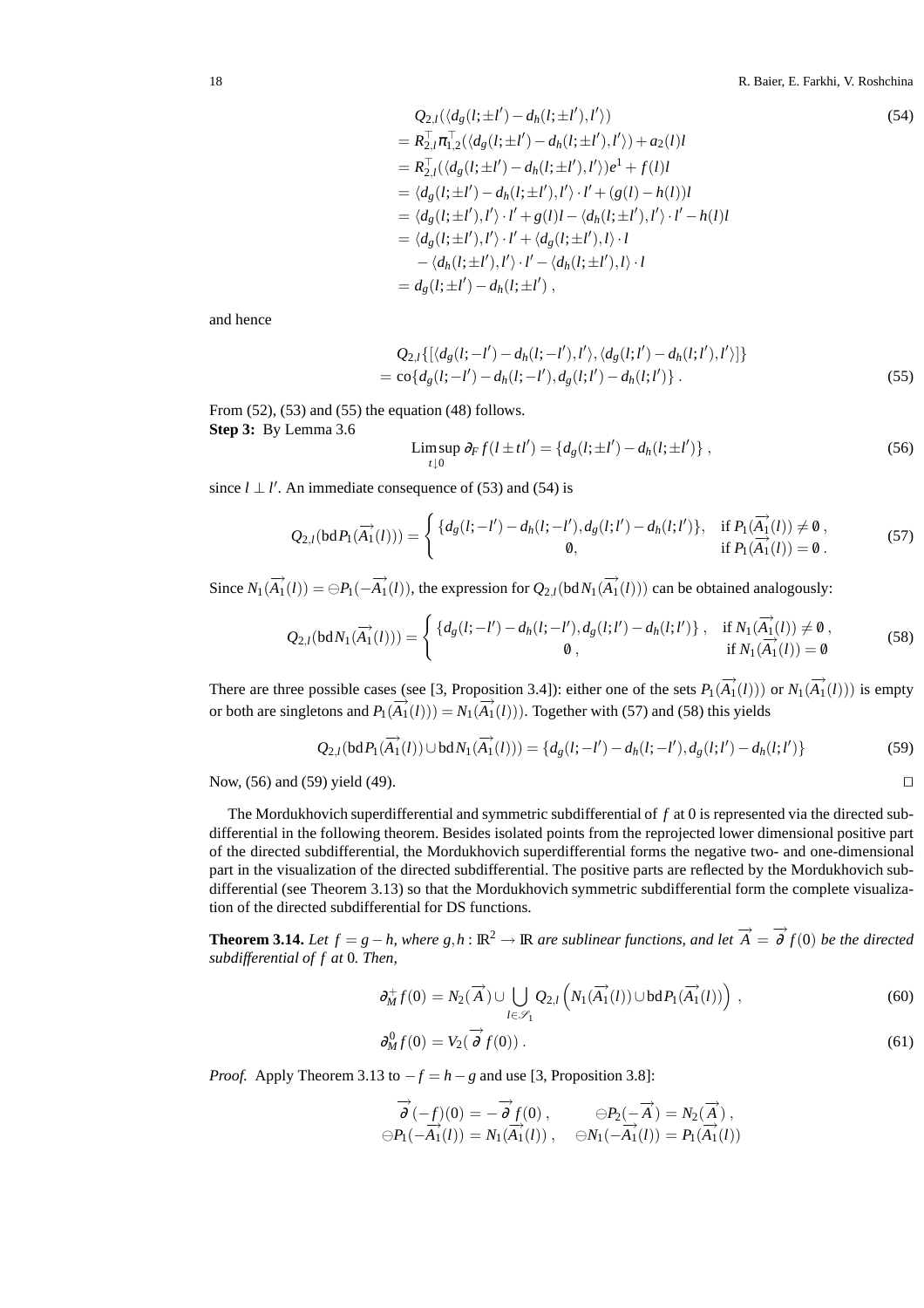Together with (15), equation (60) follows immediately. Since

$$
V_1(\overrightarrow{A_1}(l)) = P_1(\overrightarrow{A_1}(l)) \cup N_1(\overrightarrow{A_1}(l)), \quad M_2(\overrightarrow{A}) \subset Q_{2,l}V_1(\overrightarrow{A_1}(l))
$$

and (18) hold, the second equation (61) follows easily.  $□$ 

Applying the previous Theorems 3.11, 3.13 and 3.14 to the directional derivative generalizes these results to the class of general DC functions (which are not necessarily positively homogeneous).

As a starting point, we will demonstrate that the directed subdifferential of the function at *x* coincides with the one of its directional derivative evaluated at direction  $l = 0$ .

**Proposition 3.15.** *Let*  $f = g - h$  *with*  $g, h : \mathbb{R}^n \to \mathbb{R}$  *be convex functions. Then,* 

$$
\overrightarrow{\partial} [f'(x; \cdot)](0) = \overrightarrow{\partial} f(x).
$$
\n(62)

*Proof.* By Lemma 3.3, the convex subdifferential of  $g'(x; \cdot)$  in 0 coincides with the one of  $g(x)$ :

$$
\partial [g'(x; \cdot)](0) = Y(0, \partial g(x)) = \partial g(x)
$$

The same is true for the convex function *h* such that

$$
\overrightarrow{\partial} [f'(x;\cdot)](0) = J_n(\partial [g'(x;\cdot)](0)) - J_n(\partial [h'(x;\cdot)](0)) = J_n(\partial g(x)) - J_n(\partial h(x)) = \overrightarrow{\partial} f(x).
$$

Since the Mordukhovich subdifferential of the directional derivative may differ from the one for the function itself (see Example 4.3) in contrary to the directed subdifferential, the following results for the Mordukhovich subdifferentials have to be formulated with the directional derivative. The next theorem yields the connection between outer limits of Fréchet subdifferentials and the directed subdifferential.

**Theorem 3.16.** *Let*  $g, h : \mathbb{R}^2 \to \mathbb{R}$  *be convex functions, and let*  $f = g - h$ *. Then the directed subdifferential*  $\overrightarrow{A} =$  $(\overline{A}_1(t), a_2(t))_{t \in \mathscr{S}_1}$  of f at x can be constructed via limits of Fréchet normals as follows: for every  $l \in \mathscr{S}_1$  let

$$
f_2(l) := f'(x; l) , \quad \overrightarrow{F_1}(l) := \left[ \overline{\pi_{1,2} R_{2,l} \left( D^-(l) - f'(x; l) l \right), \pi_{1,2} R_{2,l} \left( D^+(l) - f'(x; l) l \right)} \right], \tag{63}
$$

*where*

$$
D^{-}(l) := \mathop{\rm Limsup}_{t\downarrow 0} \partial_F f'(x;\cdot)(l-tl')\ ,\quad D^{+}(l) := \mathop{\rm Limsup}_{t\downarrow 0} \partial_F f'(x;\cdot)(l+t l')\ ,
$$

 $and l' := R_{2,l}^{\top} e^{1}.$ *Then,*  $\overrightarrow{F} = (\overrightarrow{F_1}(l), f_2(l))_{l \in \mathscr{S}_1}$  coincides with  $\overrightarrow{A} = \overrightarrow{\partial} f(x)$ .

*Proof.* Applying [10, Sect. I.3, Proposition 3.1], the directional derivative

$$
f'(x;l) = g'(x;l) - h'(x;l)
$$

is a DS representation. Hence, Proposition 3.15 and Theorem 3.11 can be applied. ⊓⊔

The next theorem for DC functions, in which we can drop the assumption of positive homogeneity, could be seen as the non-convex counterpart of the following result for locally Lipschitz and directionally differentiable function in [19, Sect. 3] and [8, (35)]:

$$
\partial_{\text{Cl}}[f'(x;\cdot)](0) = \partial_{MP}f(x) ,
$$

where  $\partial_{MP} f(x)$  is the Michel-Penot subdifferential of *f* in *x* (see [8, 21]). In what follows the Mordukhovich symmetric subdifferential for the directional derivative at *x* in direction 0 coincides with the Rubinov subdifferential at *x*, i.e. its visualized directed subdifferential.

**Theorem 3.17.** Let  $f = g - h$ , where  $g, h : \mathbb{R}^2 \to \mathbb{R}$  are convex functions, and let  $\overrightarrow{A} = \overrightarrow{\partial} f(x)$  be the directed *subdifferential of f at x. Then,*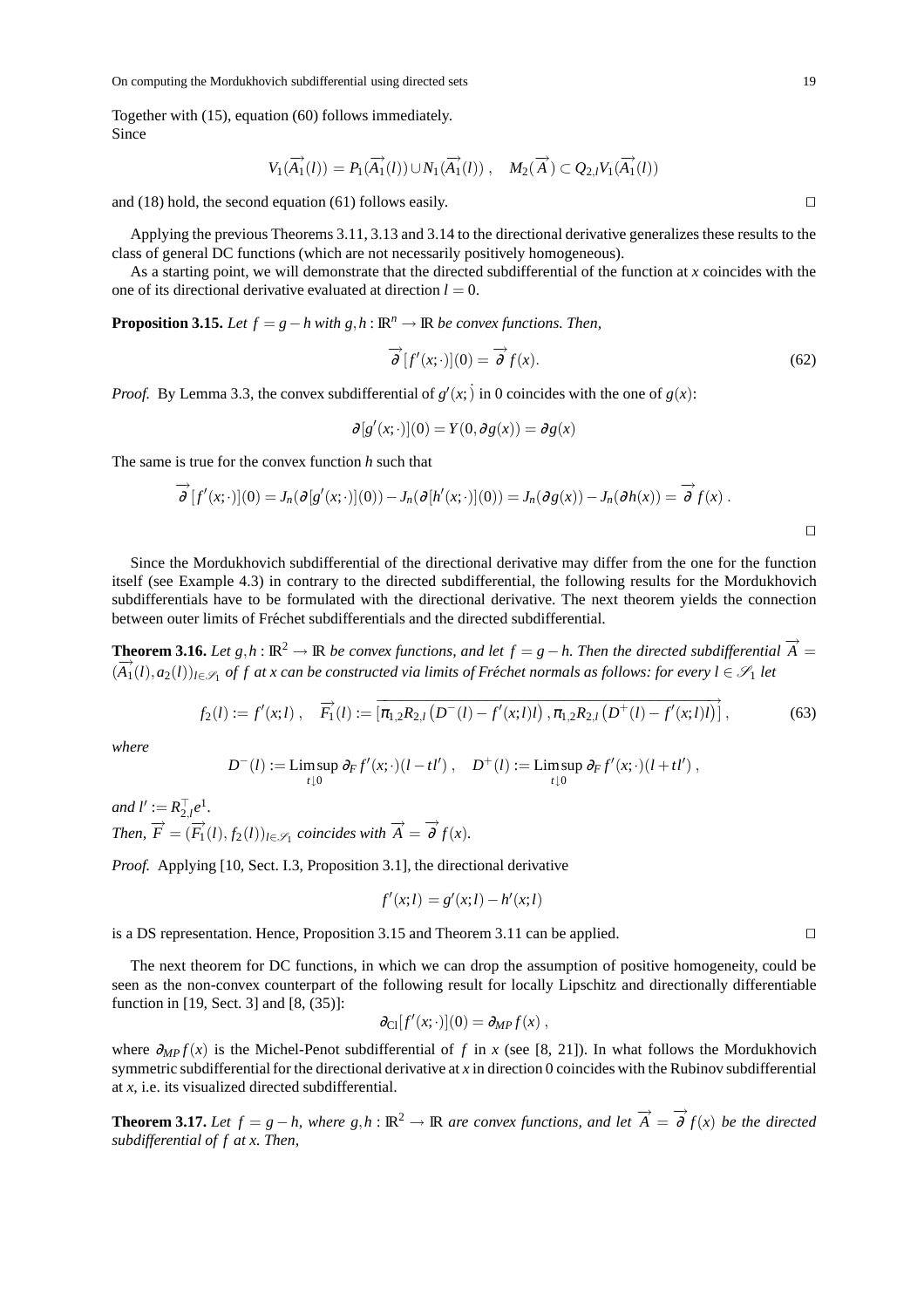20 R. Baier, E. Farkhi, V. Roshchina

$$
\partial_M[f'(x;\cdot)](0) = P_2(\overrightarrow{A}) \cup \bigcup_{l \in \mathscr{S}_1} Q_{2,l} \left( P_1(\overrightarrow{A_1}(l)) \cup bdN_1(\overrightarrow{A_1}(l)) \right) , \qquad (64)
$$

$$
\partial_M^+[f'(x;\cdot)](0) = N_2(\overrightarrow{A}) \cup \bigcup_{l \in \mathscr{S}_1} Q_{2,l}\left(N_1(\overrightarrow{A_1}(l)) \cup \text{bd} P_1(\overrightarrow{A_1}(l))\right),\tag{65}
$$

$$
\partial_M^0[f'(x; \cdot)](0) = V_2(\overrightarrow{\partial} f(x))\,. \tag{66}
$$

*Proof.* As in the proof of Theorem 3.16 the equality (62) of the directed subdifferential of  $f'(x; \cdot)$  in 0 and the one of *f*(·) in *x* holds. The claimed equalities are proved by applying Theorems 3.13 and 3.14. ⊓⊔

*Remark 3.18.* All the lemmas starting from Lemma 3.3 could be adapted to the convex (instead of sublinear) situation. For this purpose, the function must be replaced by its directional derivative, which is sublinear with respect to its second argument. E.g., Lemma 3.5 reads for *h* being only convex:

$$
\limsup_{t\downarrow 0} \partial [h'(x;\cdot)](l+tl') = Y(l',Y(l,\partial h(x))) .
$$

#### **4 Examples**

For each of the presented examples we will first calculate theoretically the Mordukhovich subdifferential and superdifferential. Their union, the symmetric subdifferential is compared visually with the Rubinov subdifferential in [4].

We will frequently use Lemma 2.3 for evaluating the Fréchet subdifferential which is a basic tool for calculating the Mordukhovich subdifferential with (13). Analogously, we proceed with the Fréchet superdifferential and (14) in the same way to evaluate the Mordukhovich superdifferential.

The first example is governed by a parameter *r* by which three different cases could be studied: the Mordukhovich subdifferential has nonempty interior  $(r = 0.5)$ , the Mordukhovich superdifferential has nonempty interior  $(r = 2.0)$  and both have empty interior  $(r = 1.25)$ . This corresponds to nonemptiness of the positive part resp. of the negative part as well as the mere presence of the mixed-type part in the directed subdifferential.

*Example 4.1 ([4, Example 5.7]).* Let  $f = g - h$ , where

$$
g(x) = |x_1| + |x_2|, \quad h(x) = r\sqrt{x_1^2 + x_2^2} = r||x||, \ r > 0.
$$

To evaluate the Mordukhovich lower/upper/symmetric subdifferential of *f* at zero directly, we first need to calculate the Fréchet subdifferentials of  $f$  at zero and in its neighborhood.

**A. The Fréchet subdifferential at** 0. Observe that  $f$  can be represented as follows:

$$
f(x) = g(x) - r\sqrt{x_1^2 + x_2^2} = g(x) + \min_{\|w\|=r} \langle w, x \rangle = \min_{\|w\|=r} (g(x) + \langle w, x \rangle) .
$$

Let

$$
\varphi_w(x) := \langle w, x \rangle + g(x) ,
$$

then

$$
f(x) = \min_{\|w\|=r} \varphi_w(x) .
$$

Since  $f'(0; l) = f(l)$ , the formula (9) for the Fréchet subdifferential holds:

$$
\partial_F f(0) = \bigcap_{\|w\|=r} (\partial g(0) + w) \tag{67}
$$

It is not difficult to see that

$$
\partial g(0)=co\{(1,1),(-1,1),(1,-1),(-1,-1)\}=[-1,1]^2\,.
$$

We are going to show that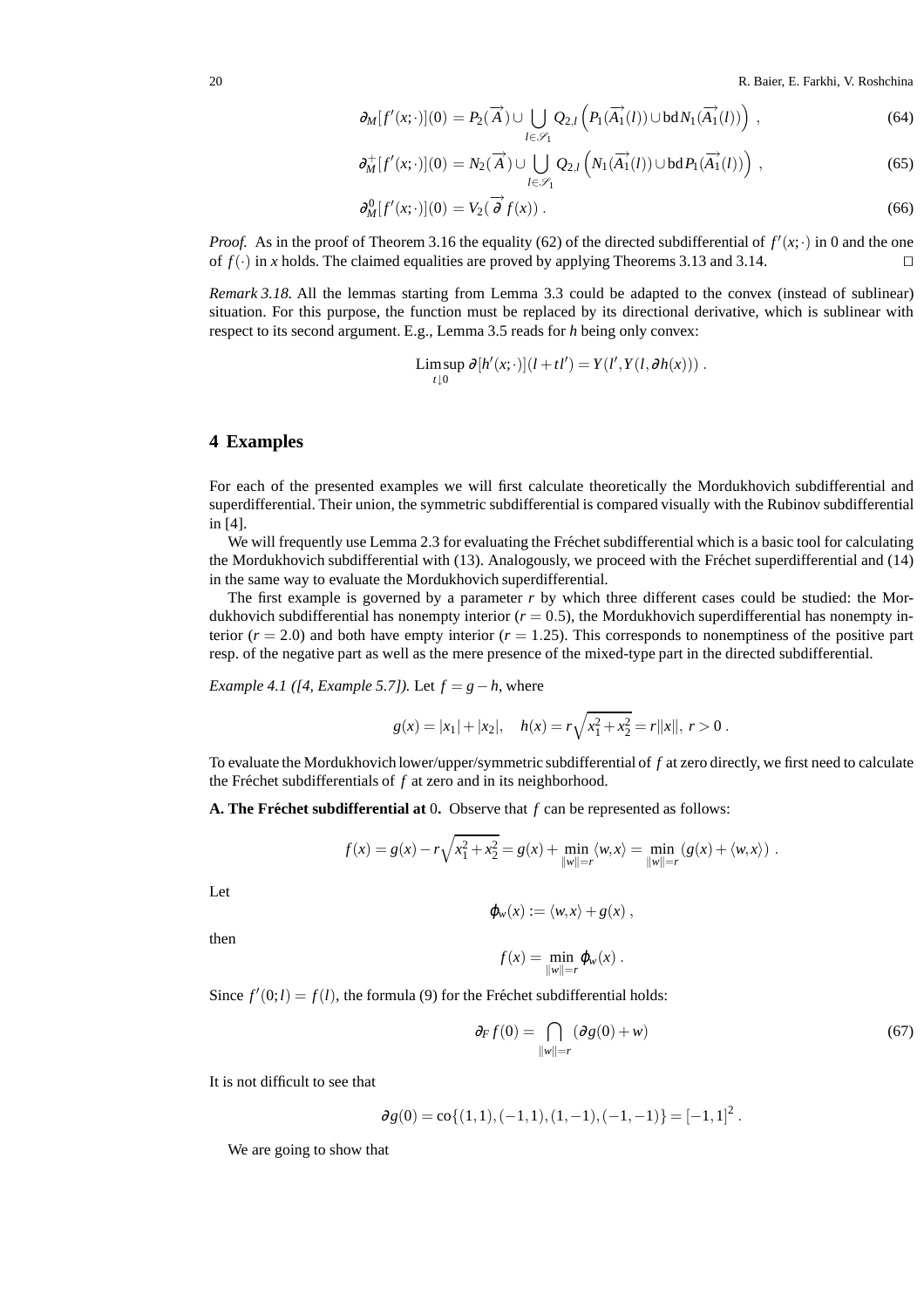$$
\partial_F f(0) = \begin{cases} \left[ -1 + r, 1 - r \right]^2, & r \le 1, \\ 0, & r > 1. \end{cases}
$$
 (68)

Let  $u \in \partial_F f(0)$ . For every *w*,  $||w|| = r$ , there exists  $v \in [-1,1]^2$  by (67) such that the coordinates satisfy

$$
u_i = v_i + w_i, \quad i = 1, 2.
$$

This yields  $-1+r \le u_i \le 1-r$ , and hence

$$
\partial_F f(0) \subset [-1+r, 1-r]^2
$$
, if  $r \le 1$ , (69)

and

$$
\partial_F f(0) = 0, \qquad \text{if } r > 1. \tag{70}
$$

To show the inclusion opposite to (69), consider an arbitrary *u* such that  $-1+r \le u_i \le 1-r$ . For every *w*,  $||w|| = r$ , we set  $v := u - w$ . Then  $v \in [-1, 1]^2$  is valid as well as

$$
\partial_F f(0) \supset [-1+r, 1-r]^2. \tag{71}
$$

Now, (68) follows from (69)–(71).

#### **B.** The Fréchet superdifferential at 0. Observe that

$$
f(x) = \max_{i=1,\dots,4} \langle v^i, x \rangle - \max_{\|w\|=r} \langle w, x \rangle
$$
  
= 
$$
\max_{i=1,\dots,4} \left\{ \langle v^i, x \rangle - \max_{\|w\|=r} \langle w, x \rangle \right\} = - \min_{i=1,\dots,4} \left\{ \max_{\|w\|=r} \langle w, x \rangle - \langle v^i, x \rangle \right\},
$$

where

$$
v1 = (1, 1), v2 = (1, -1), v3 = (-1, 1), v4 = (-1, -1).
$$

Let

$$
\varphi_i(x) = \max_{\|w\|=r} \langle w, x \rangle - \langle v^i, x \rangle.
$$

It is not difficult to observe that

$$
\partial \varphi_i(x) = \mathbb{B}_r(0) - v^i = \mathbb{B}_r(-v^i) ,
$$

where  $\mathbb{B}_r(m) = \{x \mid ||x - m|| = r\}$ . Using (10), the Fréchet superdifferential can be calculated as

$$
\partial_F^+ f(x) = \bigoplus_{i=1}^4 \mathbb{B}_r(-v^i) = \bigcap_{i=1}^4 \mathbb{B}_r(v^i) \,. \tag{72}
$$

#### **C. The Fréchet sub- and superdifferentials around 0.** For every  $x \neq 0$  the function *h* is smooth, hence

$$
\partial_F f(x) = \partial f(x) = \partial g(x) - h'(x) = \partial g(x) - r \frac{x}{\|x\|} \quad \forall x \neq 0.
$$

For the Fréchet superdifferential in all points  $x \neq 0$  we have

$$
\partial_F^+ f(x) = \begin{cases} g'(x) - r \frac{x}{\|x\|}, & \text{if } g \text{ is differentiable at } x, \\ \emptyset, & \text{otherwise, since } g \text{ is not Fréchet superdifferentiable} \\ \text{due to [18, Proposition 1.3].} \end{cases}
$$

Observe that for  $x \neq 0$ , the subdifferential of *g* is given by

$$
\partial g(x) = \begin{cases}\n\{(sgn(x_1), sgn(x_2))\}, & x_1 \neq 0, x_2 \neq 0, \\
co\{(1, 1), (1, -1)\}, & x_1 > 0, x_2 = 0, \\
co\{(1, 1), (-1, 1)\}, & x_1 = 0, x_2 > 0, \\
co\{(1, -1), (-1, 1)\}, & x_1 < 0, x_2 = 0, \\
co\{(1, -1), (1, -1)\}, & x_1 = 0, x_2 < 0.\n\end{cases}
$$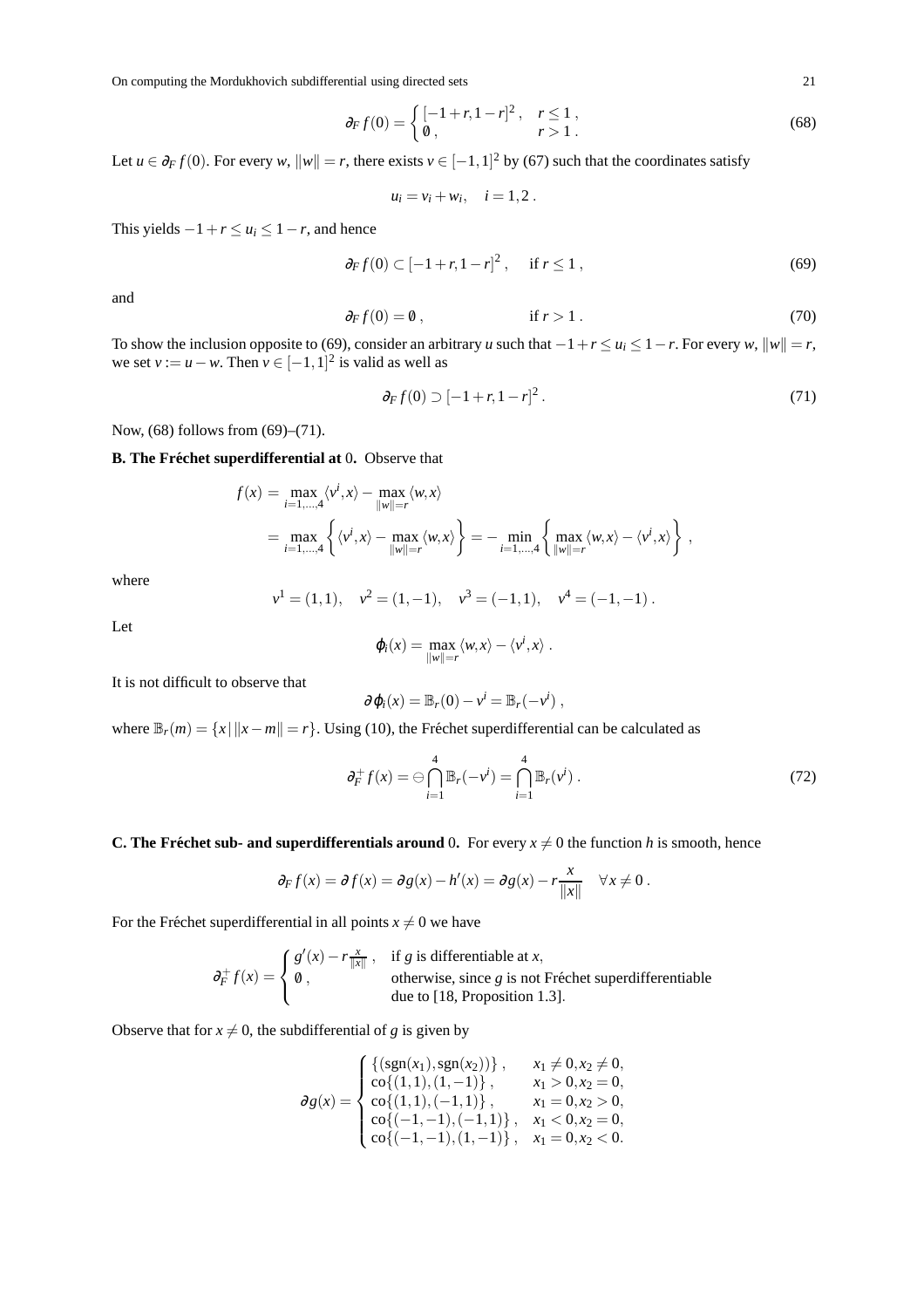Therefore,

$$
\partial_F f(x) = \begin{cases}\n\left\{ (\text{sgn}(x_1), \text{sgn}(x_2)) - r \frac{x}{\|x\|} \right\}, & x_1 \neq 0, x_2 \neq 0, \\
\text{co}\{(1,1), (1,-1)\} - \left\{ r \frac{x}{\|x\|} \right\}, & x_1 > 0, x_2 = 0, \\
\text{co}\{(1,1), (-1,1)\} - \left\{ r \frac{x}{\|x\|} \right\}, & x_1 = 0, x_2 > 0, \\
\text{co}\{(-1,-1), (-1,1)\} - \left\{ r \frac{x}{\|x\|} \right\}, & x_1 < 0, x_2 = 0, \\
\text{co}\{(-1,-1), (1,-1)\} - \left\{ r \frac{x}{\|x\|} \right\}, & x_1 = 0, x_2 < 0,\n\end{cases}
$$
\n(73)

and

$$
\partial_F^+ f(x) = \begin{cases} \{ (\text{sgn}(x_1), \text{sgn}(x_2)) - r \frac{x}{\|x\|} \}, & x_1 \neq 0, x_2 \neq 0, \\ \emptyset, & x_1 x_2 = 0, x \neq 0. \end{cases} (74)
$$

It is not difficult to observe that for every  $l \in S_1$  with  $l_1 l_2 \neq 0$ , we have

$$
\limsup_{t \downarrow 0} \partial_F f(l + t l') = \partial_F f(l) , \quad \limsup_{t \downarrow 0} \partial_F^+ f(l + t l') = \partial_F^+ f(l) . \tag{75}
$$

by applying (73) and (74). For  $l = (1,0)$  and  $l' = (0,1)$ 

$$
\begin{aligned} \text{Limsup } \partial_F f(l + tl') &= \text{Limsup } \partial_F^+ f(l + tl') = \text{Limsup } \left\{ (1, 1) - r \frac{l + tl'}{\|l + tl'\|} \right\} \\ &= \text{Limsup } \left\{ \left( 1 - \frac{r}{\|l + tl'\|}, 1 - \frac{rt}{\|l + tl'\|} \right) \right\} \\ &= \left\{ (1 - r, 1) \right\}. \end{aligned}
$$

The corresponding outer limits for the remaining directions can be evaluated analogously. We have

$$
\text{Limsup}_{t\downarrow 0} \partial_F f(l+tl') = \text{Limsup}_{t\downarrow 0} \partial_F^+ f(l+tl') = \begin{cases}\n\{(1-r,1)\}, & l=(1,0), l'=(0,1), \\
\{(1-r,1)\}, & l=(1,0), l'=(0,1), \\
\{(1,1-r)\}, & l=(0,1), l'=(1,0), \\
\{(-1,1-r)\}, & l=(0,1), l'=(-1,0), \\
\{(1-r,1)\}, & l=(-1,0), l'=(1,0), \\
\{(1-r,1)\}, & l=(-1,0), l'=(1,0), \\
\{(1,-1+r)\}, & l=(0,-1), l'=(1,0), \\
\{(1,-1+r)\}, & l=(0,-1), l'=(1,0), \\
\{(1,-1+r)\}, & l=(0,-1), l'=(1,0).\n\end{cases}
$$
\n(76)

**D. The Mordukhovich subdifferentials at** 0**.** To finish the evaluation of the Mordukhovich subdifferential, we use Proposition 3.1.

From (68), (73), (75) and (76) the Mordukhovich subdifferential is given by

$$
\partial_M f(0) = \partial_F f(0) \cup \limsup_{x \to 0} \partial_F f(x)
$$
\n
$$
= \{u \mid -1 + r \le u_i \le 1 - r, i = 1, 2\}
$$
\n
$$
\cup [\{(1,1)\} + \{w \mid ||w|| = r, w_1 \le 0, w_2 \le 0\}]
$$
\n
$$
\cup [\{(-1,1)\} + \{w \mid ||w|| = r, w_1 \ge 0, w_2 \le 0\}]
$$
\n
$$
\cup [\{(1,-1)\} + \{w \mid ||w|| = r, w_1 \le 0, w_2 \ge 0\}]
$$
\n
$$
\cup [\{(-1,-1)\} + \{w \mid ||w|| = r, w_1 \ge 0, w_2 \ge 0\}]
$$
\n
$$
\cup \{c_0\{(1-r,1),(1-r,-1)\} \cup c_0\{(-1,1-r),(1,1-r)\} \cup c_0\{(-1+r,-1),(-1+r,1)\} \cup c_0\{(-1,-1+r),(1,-1+r)\}.
$$

Analogously, from (72) and (74)–(76)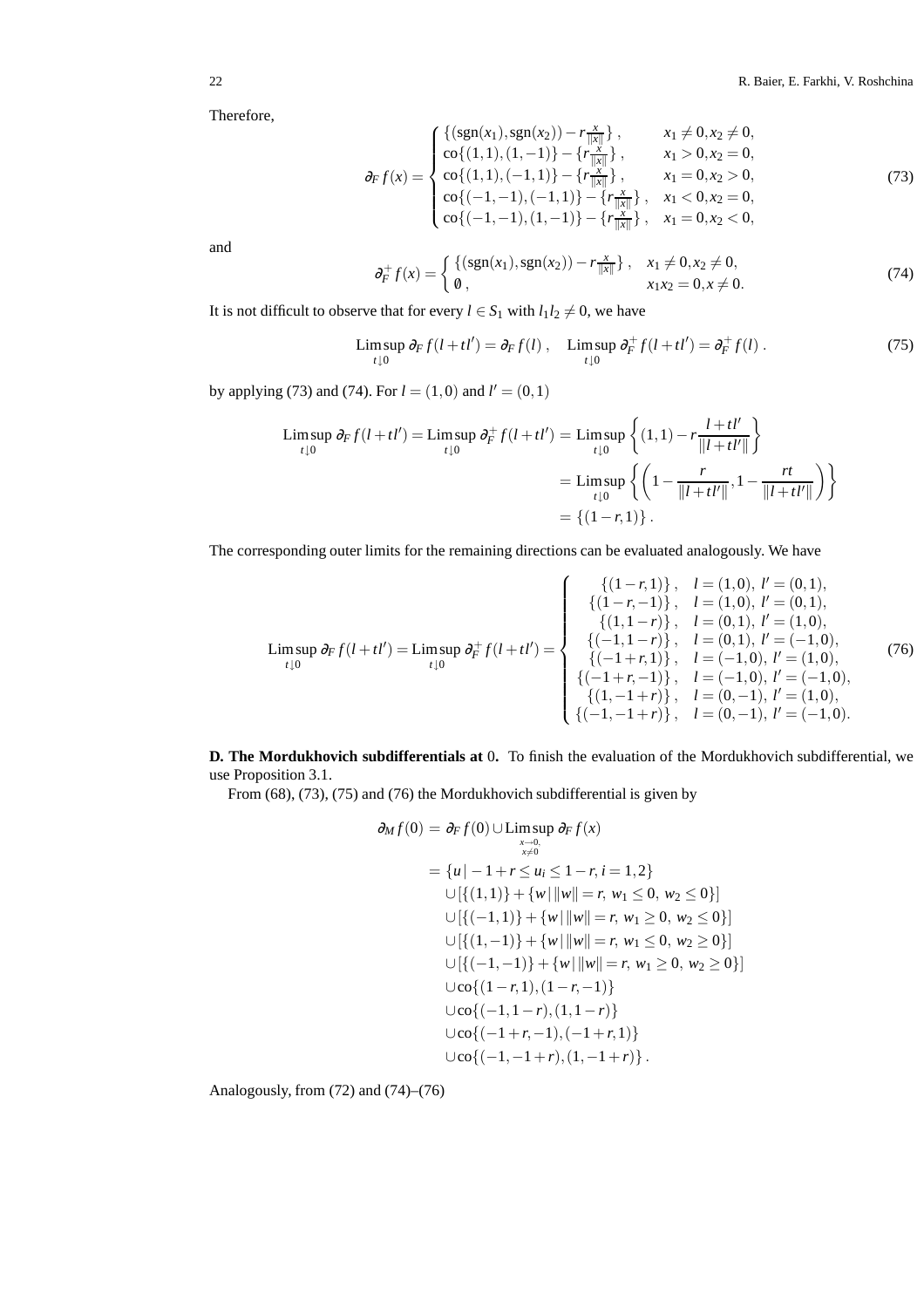$$
\partial_{M}^{+} f(0) = \partial_{F}^{+} f(0) \cup \limsup_{x \to 0, \atop x \neq 0} \partial_{F}^{+} f(x)
$$
\n
$$
= \bigcap_{\mu=1}^{4} \mathbb{B}_{r}(\nu^{\mu})
$$
\n
$$
\cup [\{(1,1)\} + \{w | ||w|| = r, w_{1} \le 0, w_{2} \le 0\}]
$$
\n
$$
\cup [\{(-1,1)\} + \{w | ||w|| = r, w_{1} \ge 0, w_{2} \ge 0\}]
$$
\n
$$
\cup [\{(1,-1)\} + \{w | ||w|| = r, w_{1} \le 0, w_{2} \ge 0\}]
$$
\n
$$
\cup [\{(-1,-1)\} + \{w | ||w|| = r, w_{1} \ge 0, w_{2} \ge 0\}].
$$

The Mordukhovich subdifferentials of f at 0 for the values of  $r = 0.5$ , 1.25 and 2.0 are plotted in Figs. 1-3.

The corresponding series for the visualization of the directed subdifferentials with the same values of *r* are plotted in Fig. 4, see also [4, Example 5.7] for further explanations. The plots coincide with the pictures of the Mordukhovich symmetric subdifferentials. Since the subdifferentials of the convex functions *g* and *h* are known, the Rubinov subdifferential could be easily calculated as the visualization of the difference of these embedded convex sets.

The arrows in Fig. 4 indicate outer normals to the directed "supporting faces". They also form the parametrizing directions in (16) for the directed subdifferential. The positive part in the left picture of Fig. 4 is a convex set. It is coloured in gray and only outer normals are attached to its boundary. The other non-convex part belongs to the mixed-type part. Similarly for the right picture in Fig. 4. The gray convex subset is the negative part and has only inner normals attached to its boundary. The positive and negative part in the middle picture are empty and the Rubinov subdifferential consists only of the mixed-type part. Note that the unique "supporting points" belong both to the Mordukhovich subdifferential and superdifferential due to Theorems 3.13 and 3.14, since for such a point the lower dimensional positive and negative parts coincide with the point itself.

*Example 4.2 ([23, Example 2.49]).* Let

$$
f(x_1,x_2) := ||x_1| + x_2|.
$$

Straightforward computation of the Mordukhovich subdifferentials of *f* (see [23], Example 2.49) gives

$$
\partial_M f(0,0) = \text{co}\left\{(0,0), (1,1), (-1,1)\right\} \cup \text{co}\left\{(0,0), (-1,-1)\right\} \cup \text{co}\left\{(0,0), (1,-1)\right\},\n\partial_M^+ f(0,0) = \text{co}\left\{(1,-1), (-1,-1)\right\} \cup \left\{(1,1), (-1,1)\right\},
$$

and

$$
\partial_M^0 f(0,0) = \partial_M f(0,0) \cup \text{co} \{ (1,-1), (-1,-1) \} .
$$

Figs. 5–6 show the comparison between the Mordukhovich lower/upper/symmetric subdifferential with the Rubinov subdifferential. The calculuation of the latter is based on one DC representation of *f* , e.g.

$$
f(x) = \max\{2x_1 + 2x_2, -2x_1 + 2x_2, 0\} - \max\{x_1 + x_2, -x_1 + x_2\}.
$$

As in Example 4.1, one can see that the four unique directed "supporting points"  $(\pm 1, \pm 1)$  (see Fig. 5) are present both in the Mordukhovich subdifferential and superdifferential.

The only segment  $co{(-1,-1),(1,-1)}$  in the Mordukhovich superdifferential may be recognized from the Rubinov subdifferential in Fig. 6 as coming from a negative part of a directed interval, since there are outer normals attached to its ends (see Fig. 6) where the projections are pointing inside the interval, contrary to all the segments in the Mordukhovich subdifferential.

Also the Rubinov subdifferential (the visualization of the directed one in Fig. 6) coincides with the Mordukhovich symmetric subdifferential, according to Theorem 3.14.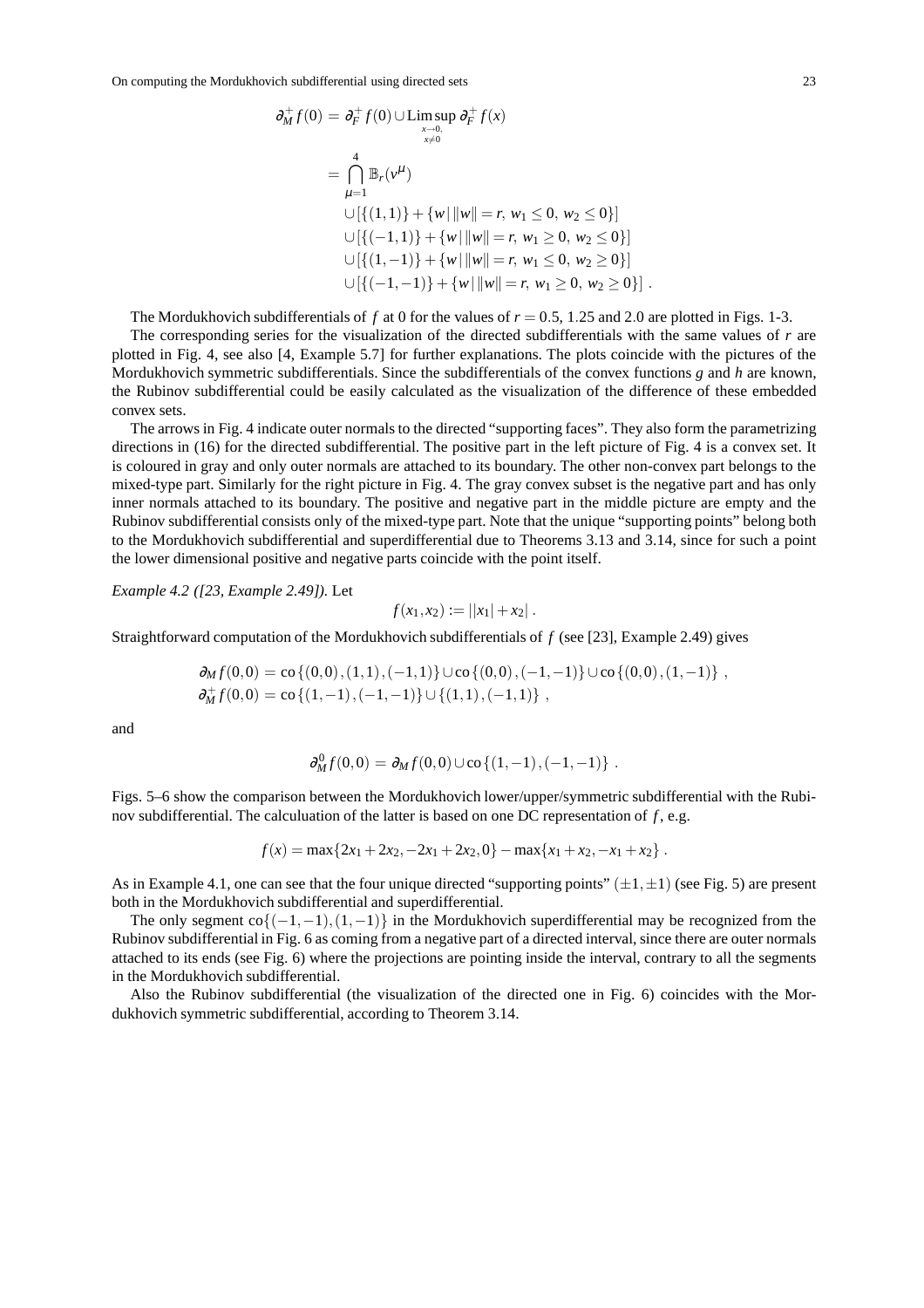

**Fig. 1** Mordukhovich subdifferentials of *f* if  $r = 0.5$ : **a**)  $\partial_M f(0)$ ; **b**)  $\partial_M^+ f(0)$ ; **c**)  $\partial_M^0 f(0)$ 



**Fig. 2** Mordukhovich subdifferentials of *f* if  $r = 1.25$ : **a**)  $\partial_M f(0)$ ; **b**)  $\partial_M^+ f(0)$ ; **c**)  $\partial_M^0 f(0)$ 



**Fig. 3** Mordukhovich subdifferentials of *f* if  $r = 2$ : **a**)  $\partial_M f(0)$ ; **b**)  $\partial_M^+ f(0)$ ; **c**)  $\partial_M^0 f(0)$ 



**Fig. 4** Visualization of directed subdifferential for Example 4.1 for **a**)  $r = 0.5$ , **b**)  $r = 1.25$ , **c**)  $r = 2.0$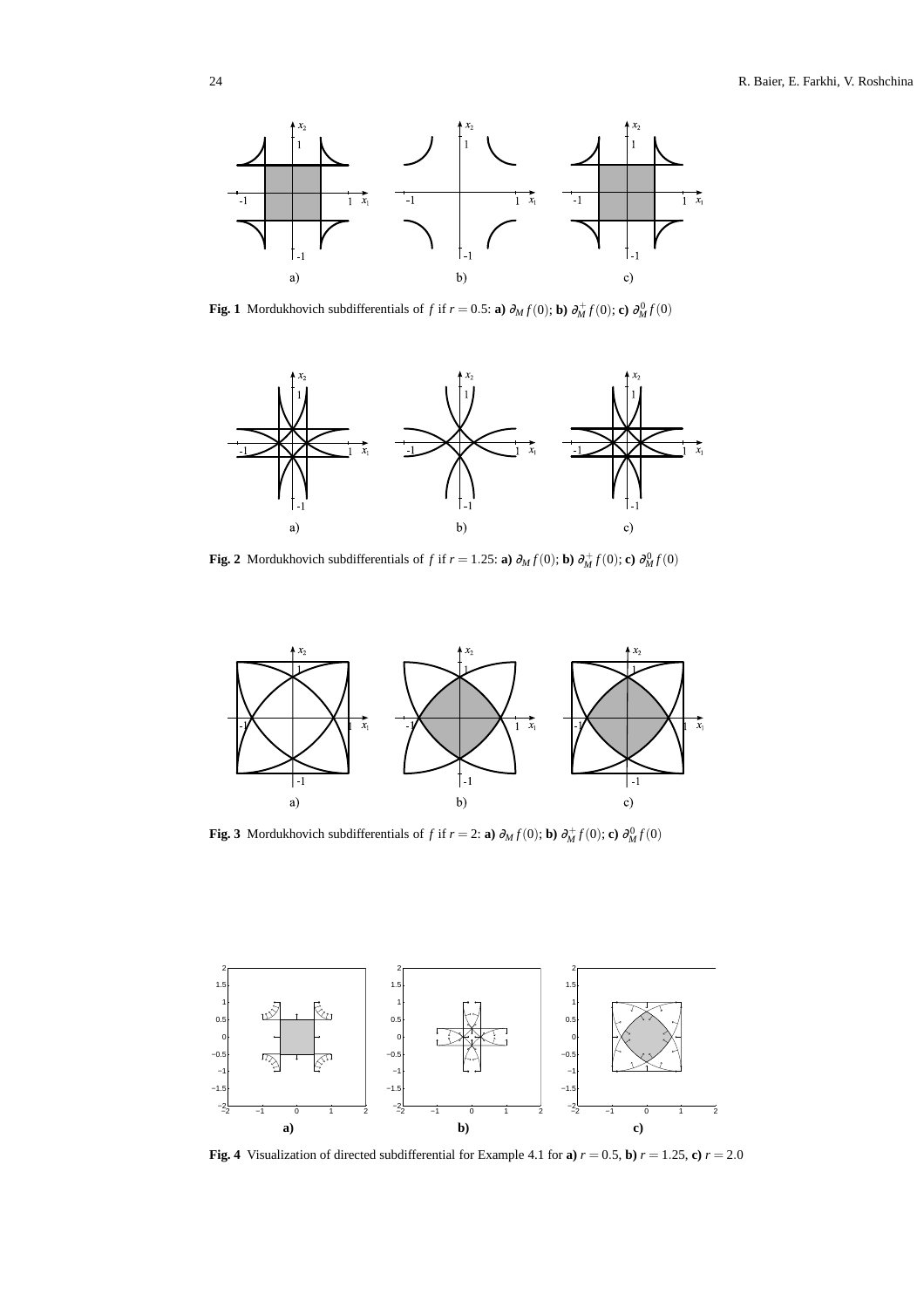

**Fig. 5** Mordukhovich subdifferentials for Example 4.2: **a**)  $\partial_M f(0)$ , **b**)  $\partial_M^+ f(0)$ , **c**)  $\partial_M^0 f(0)$ 



**Fig. 6** Visualization of directed subdifferential for Example 4.2

The last example shows the difference between Theorems 3.13/3.14 and 3.17. In this example the function *f* is DC, but not positive homogeneous. So we cannot expect that we have equality between the Mordukhovich symmetric subdifferential and the Rubinov one (the visualization of the directed subdifferential) as in Theorem 3.14.

*Example 4.3 ([10, Sect. III.4, Example 4.2] and [4, Example 4.7]).* Let *f* = *g*−*h*, where

$$
g(x) = \max\{2x_2, x_1^2 + x_2\}, \quad h(x) = \max\{0, x_1^2 + x_2\}.
$$

Together with

$$
\varphi_1(x) = \max\{2x_2, x_1^2 + x_2\}, \quad \varphi_2(x) = \max\{0, x_2 - x_1^2\}
$$

it follows that

$$
f(x) = \max\{2x_2, x_1^2 + x_2\} + \min\{0, -x_1^2 - x_2\} = \min\{\max\{2x_2, x_1^2 + x_2\}, \max\{0, x_2 - x_1^2\}\}\
$$
  
=  $\min\{\varphi_1(x), \varphi_2(x)\}.$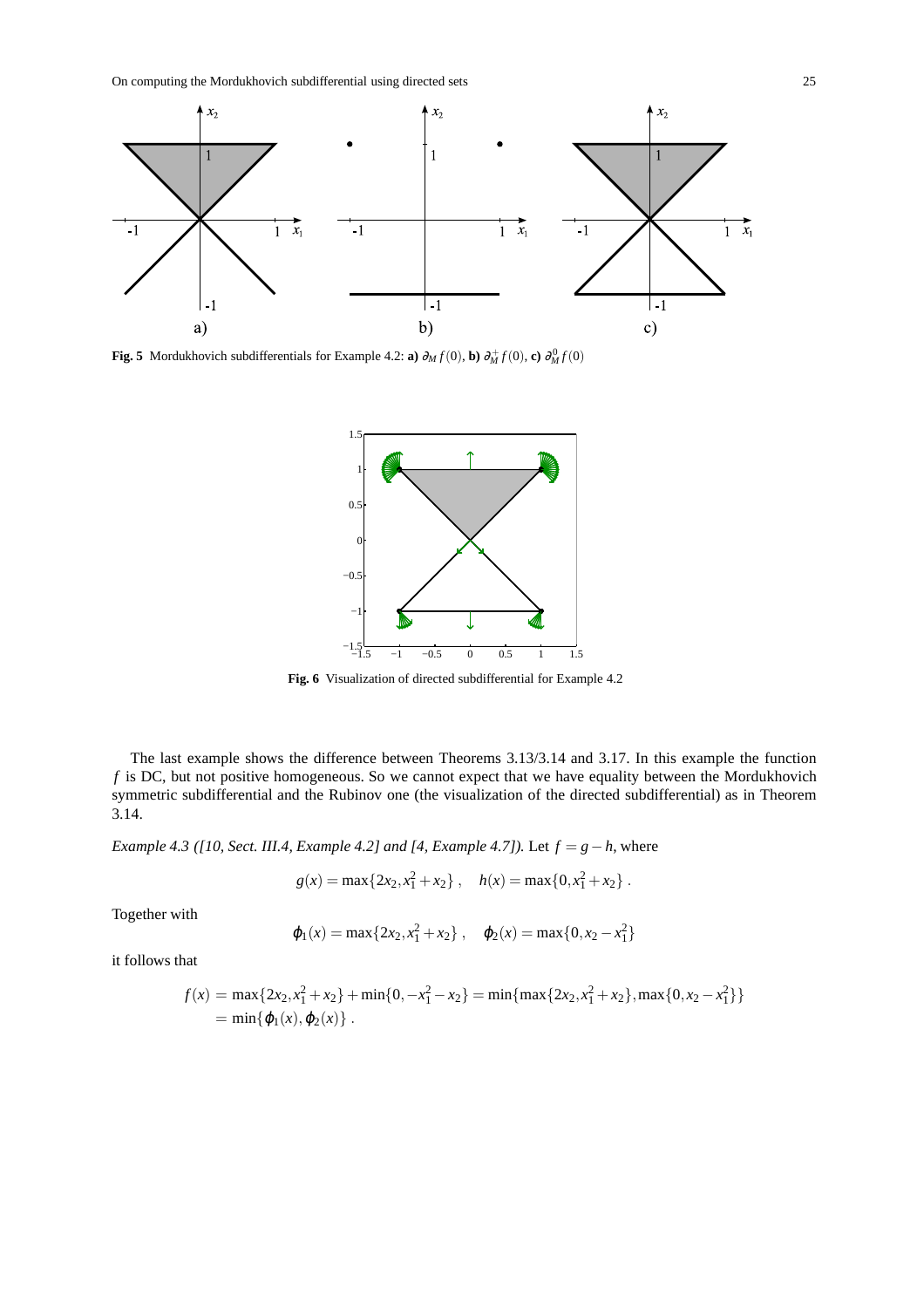We have

$$
\partial \varphi_1(x) = \begin{cases}\n\{(0,2)\}, & \text{if } x_2 > x_1^2, \\
\{(2x_1,1)\}, & \text{if } x_2 < x_1^2, \\
\text{co}\{(0,2),(2x_1,1)\}, & \text{if } x_2 = x_1^2, \\
\end{cases}
$$
\n
$$
\partial \varphi_2(x) = \begin{cases}\n\{(-2x_1,1)\}, & \text{if } x_2 > x_1^2, \\
\{(0,0)\}, & \text{if } x_2 < x_1^2, \\
\text{co}\{(0,0),(-2x_1,1)\}, & \text{if } x_2 = x_1^2.\n\end{cases}
$$

It is not difficult to observe that the set of active indices of *f* in x, i.e.

$$
I_f(x) = \{i \in \{1, 2\} \mid f(x) = \varphi_i(x)\} = \begin{cases} \{1\}, & \text{if } x_2 < -x_1^2, \\ \{2\}, & \text{if } x_2 > -x_1^2, \\ \{1, 2\}, & \text{if } x_2 = -x_1^2. \end{cases}
$$

From Lemma 2.3 follows that

$$
\partial_F f(x) = \begin{cases}\n\partial \varphi_1(x), & \text{if } x_2 < -x_1^2, \\
\partial \varphi_2(x), & \text{if } x_2 > -x_1^2, \\
\partial \varphi_1(x) \cap \partial \varphi_2(x), & \text{if } x_2 = -x_1^2.\n\end{cases}
$$
\n
$$
= \begin{cases}\n\{(0,0)\}, & \text{if } -x_1^2 < x_2 < x_1^2, \\
\{(2x_1,1)\}, & \text{if } x_2 > x_1^2, \\
\{(2x_1,1)\}, & \text{if } x_2 < -x_1^2, \\
\text{co}\{(0,0), (-2x_1,1)\}, & \text{if } x_2 = x_1^2, x_1, x_2 \neq 0, \\
\emptyset, & \text{if } x_2 = -x_1^2, x_1, x_2 \neq 0, \\
\{(0,1)\}, & \text{if } x_1 = x_2 = 0.\n\end{cases}
$$

The evaluation of the outer limit in (13) is straight forward:

$$
\partial_M f(0) = \limsup_{x \to 0} \partial_F f(x) = \text{co}\{(0,0), (0,1)\}.
$$

Since  $f$  is Fréchet differentiable, the Rubinov subdifferential yields just the gradient (see [4]):

$$
V_2(\partial f(0)) = \{(0,1)\}
$$

which is a strict subset of the Mordukhovich subdifferential, see Fig. 7.



**Fig. 7** Mordukhovich and Clarke subdifferential for Example 4.3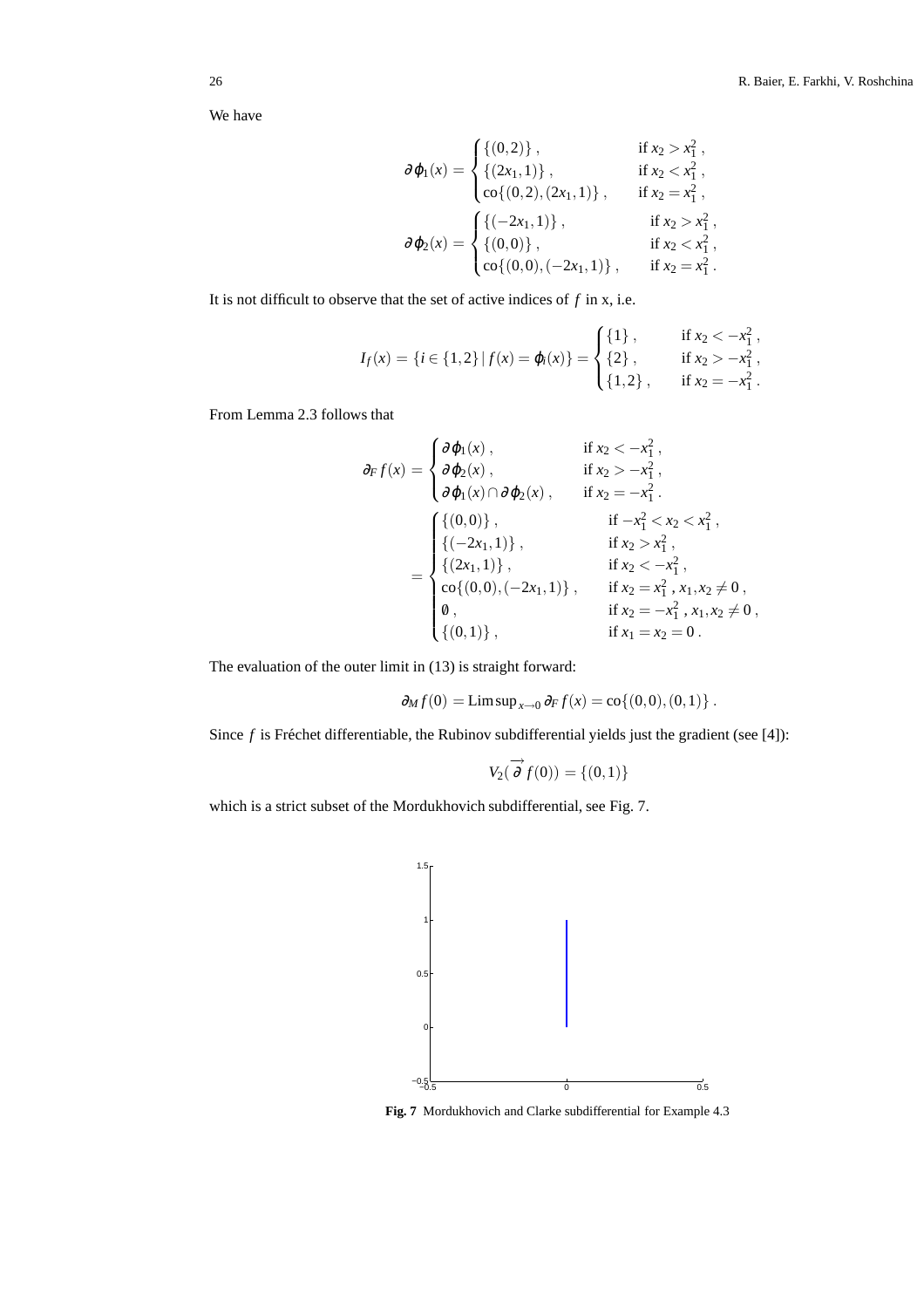Let us try to apply Theorem 3.17. The formula for the directional derivatives of a DC function is proved in [10, Sect. I.3, Proposition 3.1]:

$$
f'(x;l) = g'(x;l) - h'(x;l)
$$

Since the directional derivatives of *g* and *h* involve a maximum, we set

$$
g_1(x) = 2x_2
$$
,  $g_2(x) = x_1^2 + x_2$ ,  
\n $h_1(x) = 0$ ,  $h_2(x) = g_2(x)$ 

and apply [10, Sect. I.3, Proposition 3.1]:

$$
g'(x; l) = \max_{i \in I_g(x)} g'_i(x; l) , \quad I_g(x) = \{i \in \{1, 2\} \mid g(x) = g_i(x)\},
$$
  

$$
h'(x; l) = \max_{i \in I_h(x)} h'_i(x; l) , \quad I_h(x) = \{i \in \{1, 2\} \mid h(x) = h_i(x)\}.
$$

Now,

$$
g'(x;l) = \begin{cases} g'_1(x;l) = \nabla g_1(x)l = (0,2) \cdot \binom{l_1}{l_2} = 2l_2, & \text{if } x_2 > x_1^2, \\ g'_2(x;l) = \nabla g_2(x)l = (2x_1,1) \cdot \binom{l_1}{l_2} = 2x_1l_1 + l_2, & \text{if } x_2 < x_1^2, \\ \max\{g'_1(x;l), g'_2(x;l)\} = \max\{2l_2, 2x_1l_1 + l_2\}, & \text{if } x_2 = x_1^2, \\ h'(x;l) = \begin{cases} h'_1(x;l) = \nabla h_1(x)l = (0,0) \cdot \binom{l_1}{l_2} = 0, & \text{if } x_2 < -x_1^2, \\ h'_2(x;l) = \nabla h_2(x)l = (2x_1,1) \cdot \binom{l_1}{l_2} = 2x_1l_1 + l_2, & \text{if } x_2 > -x_1^2, \\ \max\{h'_1(x;l), h'_2(x;l)\} = \max\{0, 2x_1l_1 + l_2\}, & \text{if } x_2 = -x_1^2. \end{cases}
$$

Since we fix  $x = 0$ , we have  $x_2 = -x_1^2$  and  $x_2 = x_1^2$  and hence,

$$
f'(0;l) = \max\{2l_2, 2 \cdot 0 \cdot l_1 + l_2\} - \max\{0, 2 \cdot 0 \cdot l_1 + l_2\} = \max\{2l_2, l_2\} - \max\{0, l_2\}
$$
  
=  $l_2 + \max\{l_2, 0\} - \max\{0, l_2\} = l_2$ 

The function  $f'(0; \cdot)$  is continuously differentiable with respect to *l*, hence strict differentiable by [7, Corollary to Proposition 2.2.1]. One can apply [7, Proposition 2.2.4] to show

$$
\partial_{MP} f(0) = \partial_{Cl}[f'(0;\cdot)](0) = \{ \nabla_I f'(0;\cdot)(0) \} = \{ (0,1) \}
$$

which coincides with the Rubinov subdifferential.

A similar reasoning shows that the Fréchet subdifferential and superdifferential of the directional derivative coincides with the gradient of  $f'(0; \cdot)$  with respect to *l* in any direction  $\eta$  by [18, Proposition 1.3]. Hence, the Mordukhovich subdifferential and the Mordukhovich superdifferential also equal to the point  $(0,1)$  due to (14).

# **5 Conclusions**

As we have shown in this paper, the connection between the Mordukhovich subdifferential/superdifferential and the Rubinov subdifferential may provide substantial information related to their computing and in their applications. This relation will be investigated and explored in more details in our further research. Especially, we are currently working on the extension of our results from the class of DC functions to quasidifferentiable functions and on their application to quasidifferential calculus. Another focus of future research will be the case of dimension higher than two.

**Acknowledgements** The authors would like to thank the referees for their valuable remarks. They also express their gratitude to Boris Mordukhovich for encouraging us to explore the connections between the Rubinov subdifferential and his subdifferential as well as to Vladimir Demyanov who initiated the research to find connections between the quasidifferential and the Mordukhovich subdifferential. This work was partially supported by The Hermann Minkowski Center for Geometry at Tel Aviv University.